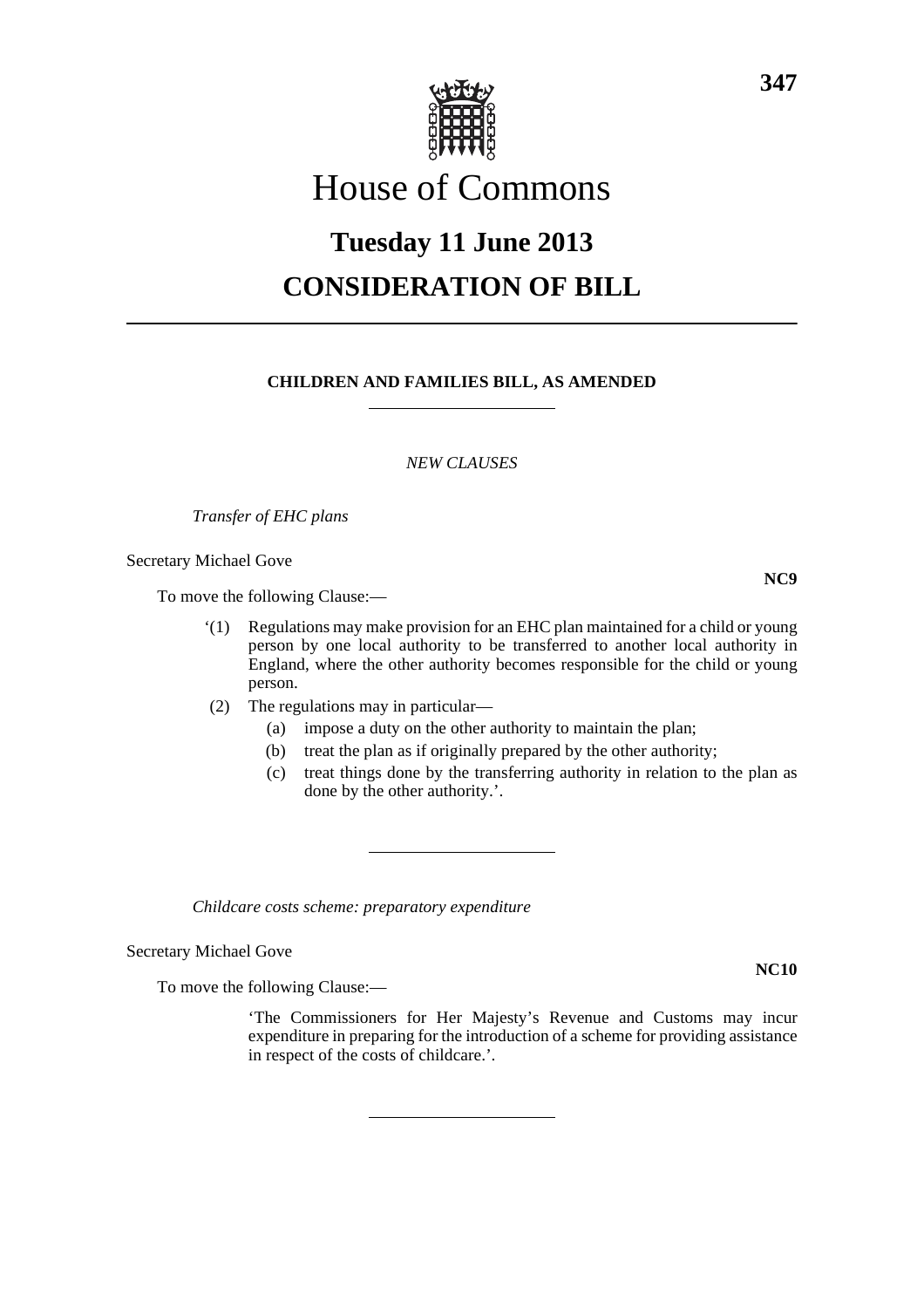*Regulation of child performance*

Tim Loughton Meg Munn

To move the following Clause:—

- '(1) In section 37 of the Children and Young Persons Act 1963 (Restriction on persons under 16 taking part in public performances, etc.) the words "under the compulsory school leaving age" shall be inserted after the word "child" in subsection  $(1)$ .
- (2) After subsection (2) there shall be inserted—
	- "(2A) In this section, "Performance" means the planned participation by a child aged under the compulsory school leaving age in a public entertainment production, unless that participation—
		- (a) involves risks that are no greater than the risks faced by that child in the ordinary course of his life and does not require the child to be absent from school or requires an absence from school of not more than four days in a six month period and such absence is authorised by the school;
		- (b) involves the child doing that which he would do in any event in the ordinary course of his life; or
		- (c) involves the creation of audio-visual content where there is an overriding public interest in the child's participation.".
- (3) Subsection (3)(a) of that section shall be repealed.
- (4) After subsection (5) of that section there shall be inserted—
	- "(5A) Regulations under this section shall provide for the local authority to give reasons for any refusal of a licence under this section and shall specify any mitigating action which would be required to allow a licence to be issued.
	- (5B) A refusal of a local authority to grant a licence may be reversed on appeal.".
- (5) Subsection (6) of that section shall be repealed.
- (6) After subsection (7) the following shall be inserted—
	- "(7A) A licence granted by a local authority shall be transferrable to another local authority if the child moves residence from one local authority area to another.".
- (7) Section 38 of the Act (Restriction on licences for performances by children under 14) shall be repealed.
- (8) After section 39 of the Act, there shall be inserted—

#### **"39A Presumption that a licence should be issued**

- (1) There shall be a presumption that a licence shall be issued unless there is identifiable potential harm that cannot be mitigated by any other action.
- (2) For the purposes of this section—
	- (a) "identifiable potential harm" shall be any outcome that acts adversely against the wellbeing of the child;
	- (b) "mitigated" shall mean such reasonable action that secures the safety of the child from the impact on their wellbeing; and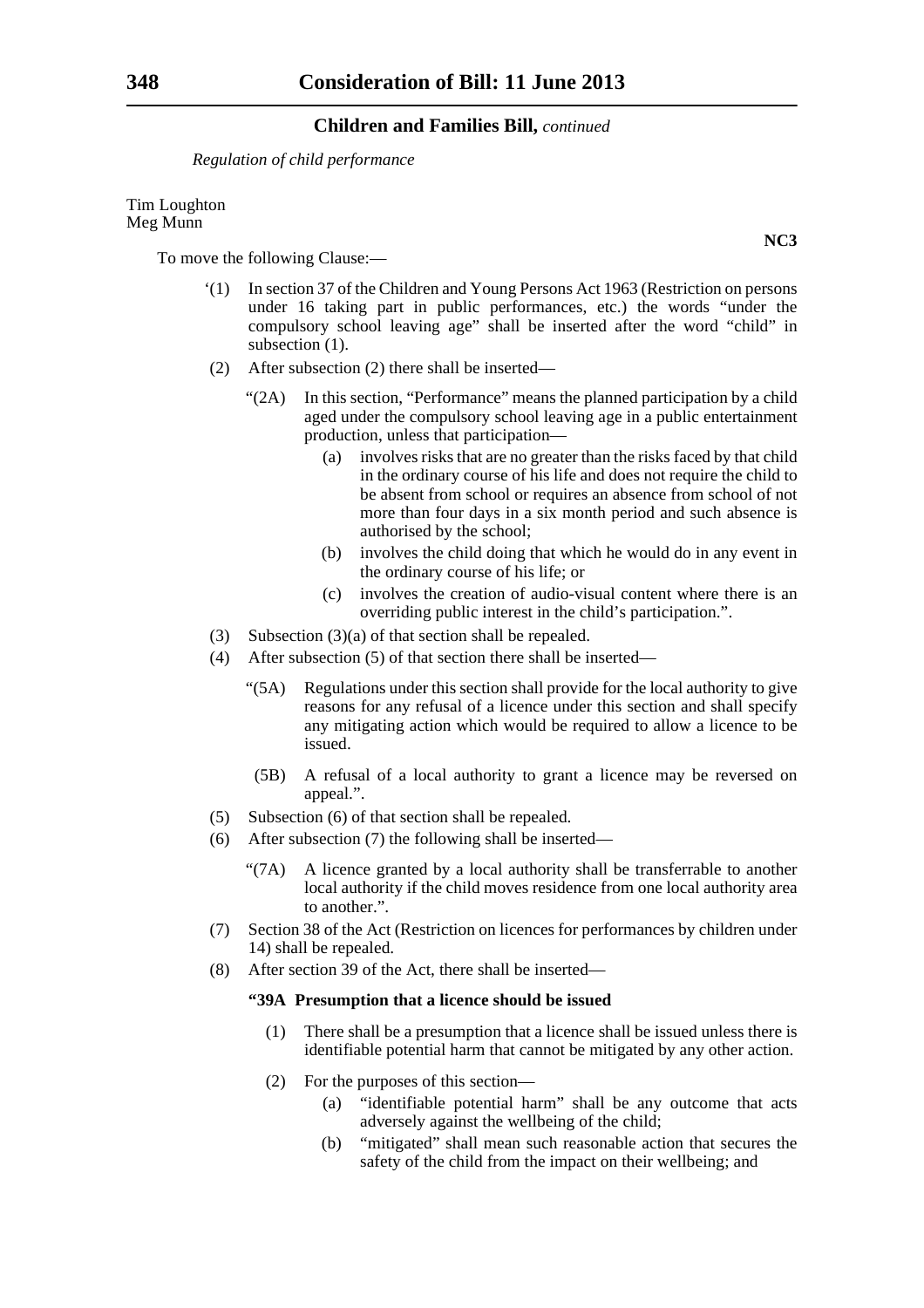(c) "wellbeing" includes the physical, mental and emotional condition and interests of the child.

#### **39B Guidance**

- (1) The Secretary of State shall issue guidance to local authorities on the criteria for issuing licences and the conditions which shall apply to them; and this guidance may make different provision for children falling within different age bands applicable to their development age.
- (2) Guidance shall include a requirement for the local authority's decision to be based on an assessment of the risks involved in the child's participation in the performance.
- (3) Guidance shall include the safeguarding arrangements which shall be made in regard to participation in sporting activities; and in drawing up this guidance the Secretary of State shall consult sports governing bodies.
- (4) Guidance shall require the local authority, in considering the terms on which a licence is issued, to have regard to the number of days actually worked spread across a particular period.
- (5) Guidance shall require local authorities to provide for on-line applications for licences, to deal with all licences in time if submitted at least 10 days before they are to come into effect, or five days in respect of a repeated application.
- (6) Guidance shall provide for local authorities to inspect sites where children taking part in performances are to be accommodated, if they will be residing alongside unconnected adults.
- (7) Guidance shall provide for local authorities to disregard absence in connection with licensed performances in school records for authorised absences.
- (8) Guidance shall provide that local authorities shall require that matrons or chaperones shall operate under standards accepted by the appropriate advisory bodies.
- (9) Guidance shall also include the circumstances in which it is appropriate to authorise a body of persons to organise a performance for which licences will not be required by virtue of section 37(3)(b) of this Act, including where the performers are of 13 years or upwards or if the body is an amateur body and has a nominated child protection person who has received appropriate training and is independent of the chaperone.
- (10) Guidance under this section shall be laid before Parliament and shall be subject to annulment in pursuance of a resolution of either House of Parliament as if it were contained in a statutory instrument subject to such annulment.".
- (9) Clause 42 of the Act (Licences for children and young persons performing abroad) shall be amended by inserting after subsection (1)—
	- "(1A) Licences under section 25 of the principal Act in relation to performances as defined under this Act shall be issued by local authorities rather than as specified in the principal Act.".
- (10) In subsection (2) of that section the words after the word "granted" shall be replaced by the words "regardless of the age of the child".
- (11) In the Children (Performances) Regulations 1968 (SI 1968/1728)—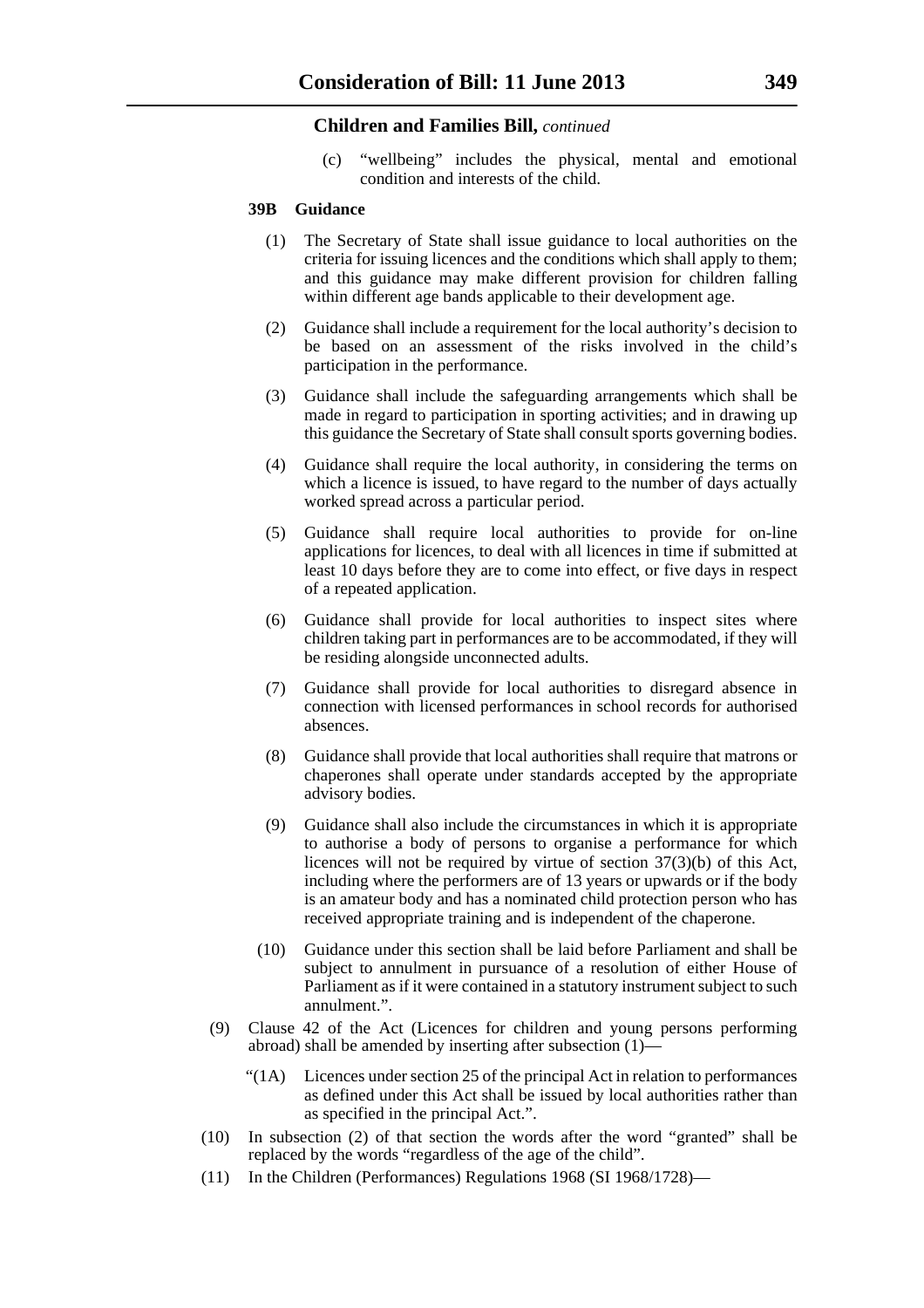- (a) In Regulation 8 (Medical examinations) in paragraph (2), the words "performance taking place within a period of six months from the date of the said medical examination" shall be replaced by the words "later performance".
- (b) At the end of Regulation 10 (Education) there shall be inserted—
	- The child's parents or guardians must inform the child's school of any days on which the child will be absent by reason of taking part in performances.".
- (c) In Regulation 12(3) (maximum number of other children a matron shall have charge of), "eleven" shall be replaced by "nine".
- (d) At the end of Regulation 12 (Matrons) there shall be inserted—
	- "(7) A matron in respect of a performance organised by an amateur body who is unpaid shall not require local authority approval provided that he or she is CRB-checked and is independent of the nominated child protection person.".
- (e) Regulation 17 (Further medical examinations) shall cease to have effect.'.

*Continuing support for former foster children*

Paul Goggins Mr Robert Buckland Annette Brooke Ann Coffey Mr Elfyn Llwyd Mark Durkan

Mr David Blunkett Mike Weatherley Meg Munn

Mr John Leech Hazel Blears Katy Clark Mr Clive Betts Mr David Anderson Mr George Howarth Jim Shannon Nic Dakin Alex Cunningham Mr Tom Clarke Andrea Leadsom Jenny Chapman

**NC4**

To move the following Clause:—

'Section 23C of the Children Act 1989 (*continuing functions in respect of former relevant children*) is amended by the insertion of the following subsections after subsection (5).

- " $(5ZA)$  The assistance given under subsection  $(4)(c)$  shall include the continuation of accommodation with the former local authority foster parent, unless—
	- (a) the former relevant child states that he or she does not wish to continue residing in such accommodation, or
	- (b) the former local authority foster parent does not wish to continue to provide accommodation, or
	- (c) it is not reasonably practicable to arrange such accommodation.
	- (5ZB) 'Former local authority foster parent' means a local authority foster parent within the meaning of section  $22C(12)$  with whom the former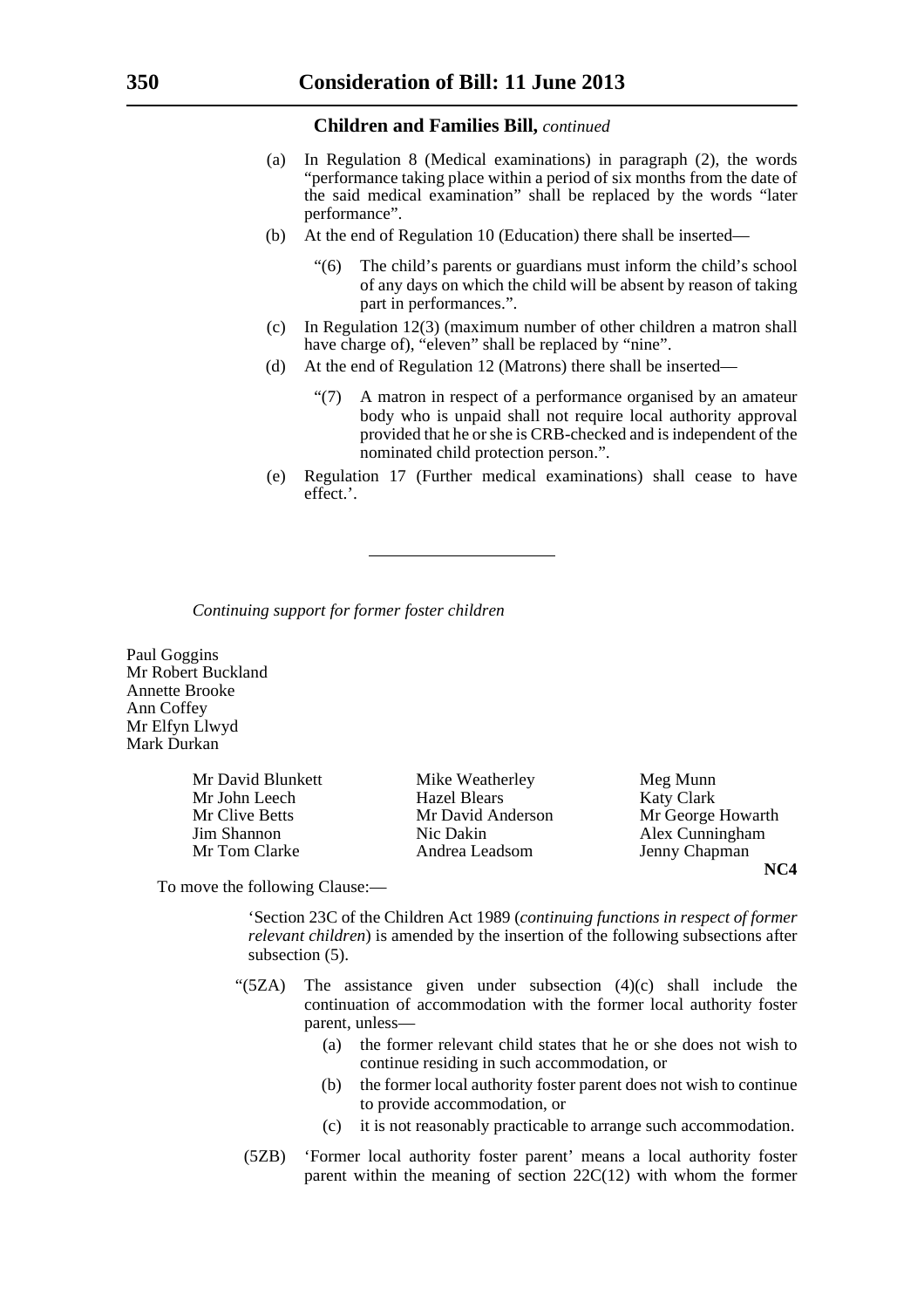relevant child, as a looked after child, was placed under section 22C(6)(a) or  $(b)$ .".'.

*Assessment and support of young carers*

Mr Robert Buckland Barbara Keeley Paul Burstow Mrs Sharon Hodgson Annette Brooke

To move the following Clause:—

- '(1) Where it appears to a local authority that a child within their area may provide or be about to provide care to an adult or a child who is disabled, the authority must—
	- (a) assess whether the child has needs for support relating to their caring role (or is likely to have such needs in the future); and
	- (b) if the child is found to have such needs, set out what those needs are (or are likely to be in the future).
- (2) Having carried out an assessment under subsection (1) the authority must meet those needs for support which it considers to be necessary to meet in order to safeguard and promote the child's welfare.
- (3) Having carried out an assessment under subsection (1), a local authority must also consider whether the adult is or may be eligible for assessment under the Care Act 2013, and if so must ensure such an assessment is carried out unless that adult objects.
- (4) Having carried out an assessment under subsection (1) a local authority must consider whether, in the case of a child who is caring for a disabled child, the child being cared for requires an assessment under the Children Act 1989 and if so shall carry out that assessment unless the person with parental responsibility for that child objects.
- (5) The Secretary of State shall issue guidance in relation to the duties set out above having consulted with persons whom the Secretary of State considers to be appropriate, the said guidance to be issued under section 7 of the Local Authority Social Services Act 1970.
- (6) Any service provided by an authority in the exercise of functions conferred on them under this section may be provided for the family or for any member of the child's family, and may include—
	- (a) services to the adult the child is providing care to meet the adult's needs for care and support; and
	- (b) services to the adult to enhance their parenting capacity.

If such services are provided with a view to safeguarding and promoting the child's welfare.'.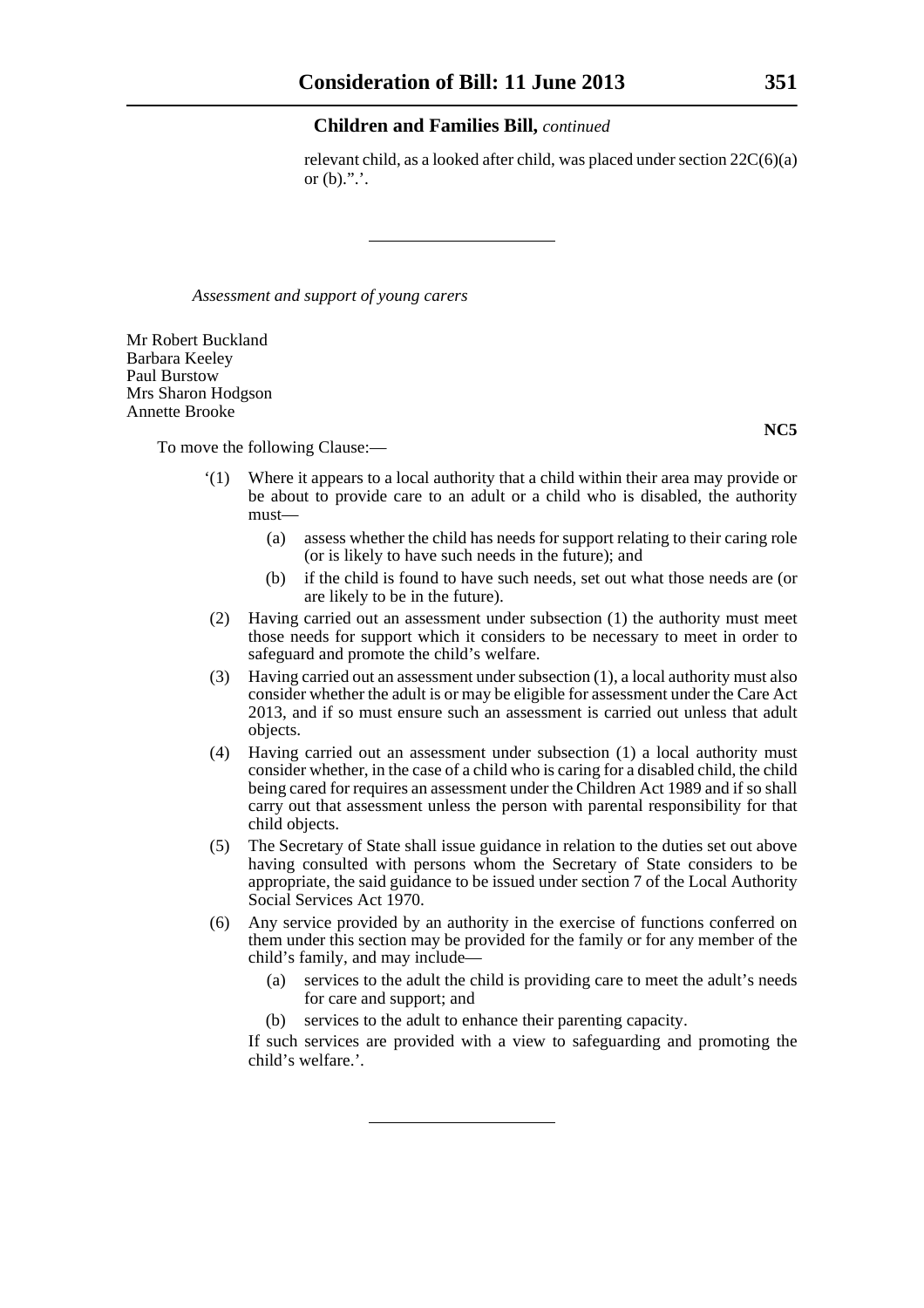*Staff to child ratios: Ofsted-registered childminder settings*

Mrs Sharon Hodgson Lisa Nandy Stephen Twigg

To move the following Clause:—

- '(1) This section applies to Ofsted-registered childminder settings.
- (2) The ratio of staff to children under the age of eight must be no less than one to six, where—
	- (a) a maximum of three children may be young children;
	- (b) a maximum of one child is under the age of one.
- (3) Any care provided by childminders for older children must not adversely affect the care of children receiving early years provision.
- (4) If a childminder can demonstrate to parents, carers and inspectors, that the individual needs of all the children are being met, then in addition to the ratio set out in subsection (2), they may also care for—
	- (a) babies who are siblings of the children referred to in subsection (2), or
	- (b) their own baby.
- (5) If children aged between four and five years only attend the childminding setting outside of normal school hours or the normal school term time, they may be cared for at the same time as three other young children, provided that at no time the ratio of staff to children under the age of eight exceeds one to six.
- (6) If a childminder employs an assistant or works with another childminder, each childminder or assistant may care for the number of children permitted by the ratios specified in subsections (2), (4), and (5).
- (7) Children may only be left in the sole care of a childminder's assistant for two hours in a single day.
- (8) Childminders must obtain the permission of a child's parents or carers before that child can be left in the sole care of a childminder's assistant.
- (9) The ratios in subsections (2), (4) and (5) apply to childminders providing overnight care, provided that the children are continuously monitored, which may be through the use of electronic equipment.
- (10) For the purposes of this section a child is—
	- (a) a "young child" up until 1 September following his or her fifth birthday.
	- (b) an "older child" after the 1 September following his or her fifth birthday.'.

*Staff to child ratios: Ofsted-registered non-domestic childcare settings*

Mrs Sharon Hodgson Lisa Nandy Stephen Twigg

To move the following Clause:—

- '(1) This section applies to Ofsted-registered, non-domestic childcare settings.
- (2) For children aged under two—

**NC7**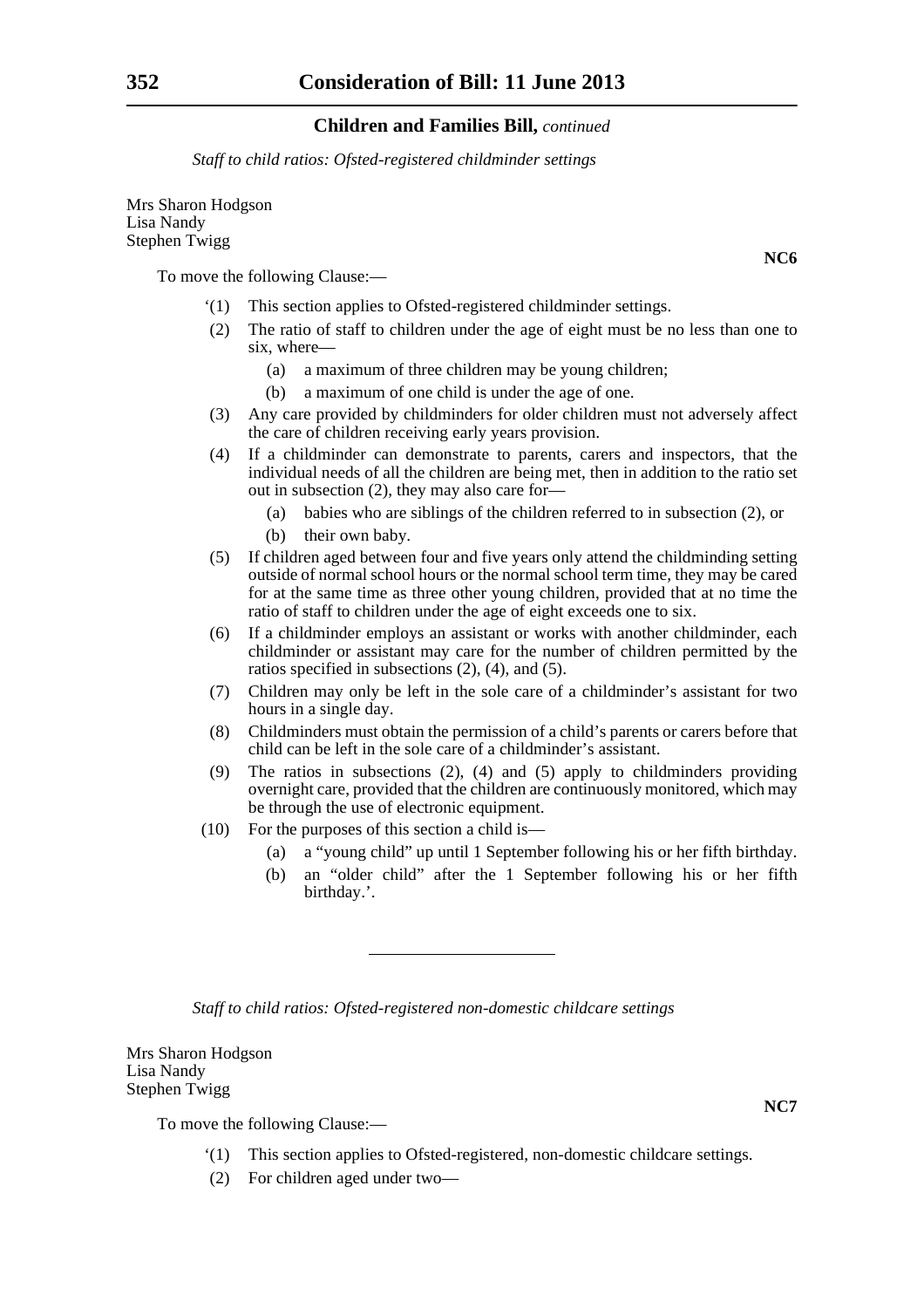- (a) the ratio of staff to children must be no less than one to three;
- (b) at least one member of staff must hold a full and relevant level 3 qualification, and must be suitably experienced in working with children under two;
- (c) at least half of all other members of staff must hold a full and relevant level 2 qualification;
- (d) at least half of all members of staff must have received training in care for babies; and
- (e) where there is a dedicated area solely for children under two years old, the member of staff in charge of that area must, in the judgement of their employer, have suitable experience of working with children under two years old.
- (3) For children between the ages of two and three—
	- (a) the ratio of staff to children must be no less than one to four;
	- (b) at least one member of staff must hold a full and relevant level 3 qualification, and
	- (c) at least half of all other members of staff must hold a full and relevant level 2 qualification;
- (4) Where there is registered early years provision, which operates between 8 am and 4 pm, and a member of staff with Qualified Teacher status, Early Years Professional status or other full and relevant level 6 qualification is working directly with the children, for children aged three and over—
	- (a) the ratio of staff to children must be no less than one to 13; and
	- (b) at least one member of staff must hold a full and relevant level 3 qualification.
- (5) Where there is registered early years provision, which operates outside the hours of 8 am and 4 pm, and between the hours of 8 am and 4 pm, where a member of staff with Qualified Teacher status, Early Years Professional status or other full and relevant level 6 qualification is not working directly with the children, for children aged three and over—
	- (a) the ratio of staff to children must be no less than one to eight;
	- (b) at least one member of staff must hold a full and relevant level 3 qualification, and
	- (c) at least half of all other staff must hold a full and relevant level 2 qualification;
- (6) In independent schools where—
	- (a) a member of staff with Qualified Teacher status, Early Years Professional status or other full and relevant level 6 qualification;
	- (b) an instructor; or
	- (c) a suitably qualified overseas-trained teacher is working directly with the childre, for children aged three and over—
		- (i) for classes where the majority of children will reach the age of five or older within the school year, the ratio of staff to children must be no less than one to 30;
		- (ii) for all other classes the ratio of staff to children must be no less than one to 13; and
		- (iii) at least one other member of staff must hold a full and relevant level 3 qualification.
- (7) In independent schools where there is—
	- (a) no member of staff with Qualified Teacher status, Early Years Professional status or other full and relevant level 6 qualification;
	- (b) no instructor; or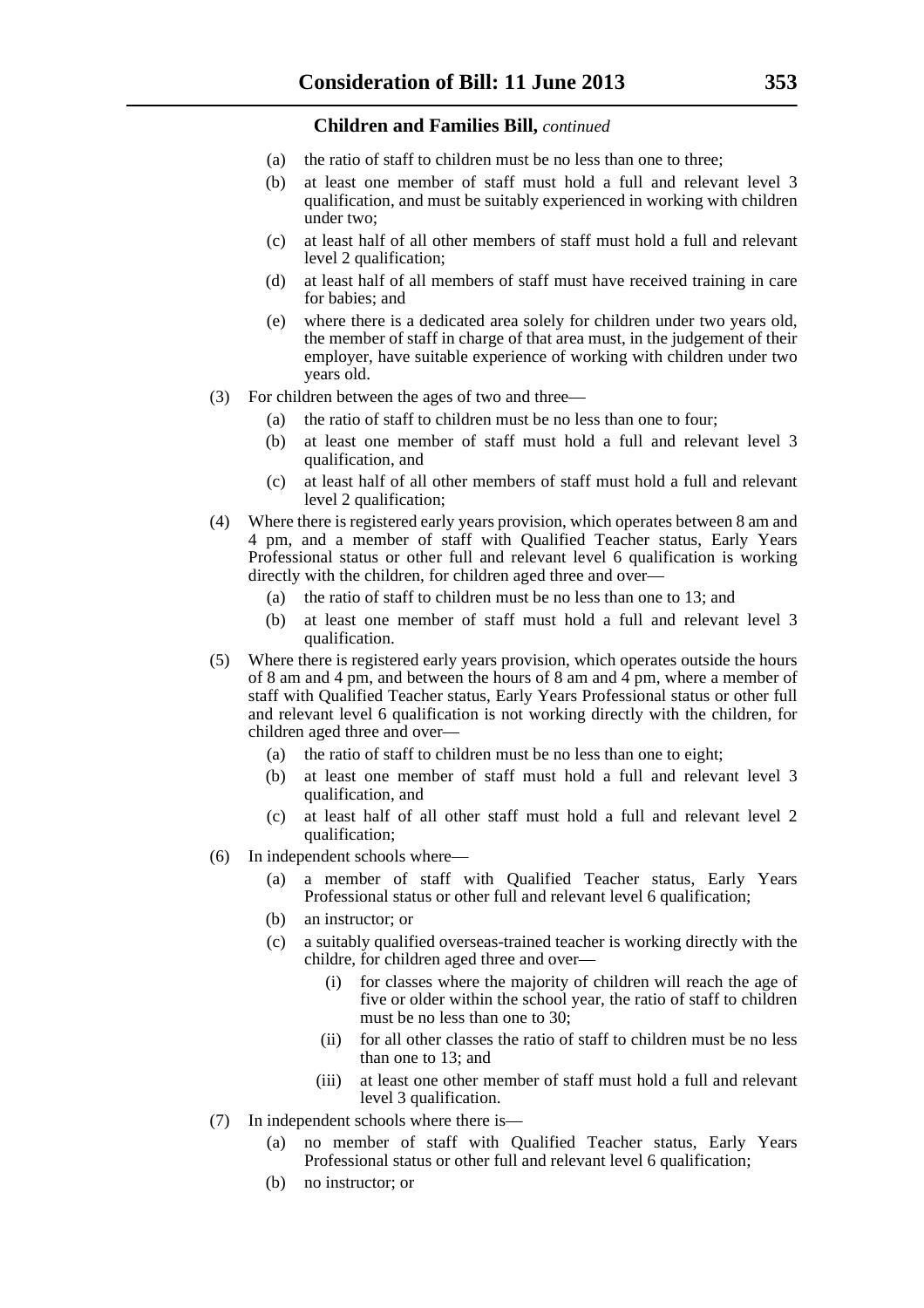- (c) no suitably qualified overseas-trained teacher working directly with the children, for children aged three and over—
	- (i) the ratio of staff to children must be no less than one to eight;
	- (ii) at least one other member of staff must hold a full and relevant level 3 qualification, and
	- (iii) at least one other member of staff must hold a full and relevant level 2 qualification.
- (8) In maintained nursery schools and nursery classes in maintained schools (except reception classes)—
	- (a) the ratio of staff to children must be no less than one to 13;
	- (b) at least one member of staff must be a school teacher as defined by subsection 122(3) [Power to prescribe pay and conditions] of the Education Act 2002 and Schedule 2 to the Education (School Teachers' Qualifications) (England) Regulations 2003; and
	- (c) at least one other member of staff must hold a full and relevant level 3 qualification.
- (9) The Secretary of State may make provision in statutory guidance to—
	- (a) define qualifications as "full and relevant"; and
	- (b) define "suitable experience" for those working with children under two.
- (10) If HM Chief Inspector of Education is concerned about the quality of provision or the safety and well-being of children in a setting he may impose different ratios.'.

*Support for children with specified health conditions*

Mr Adrian Sanders Bob Stewart Pauline Latham Mrs Sharon Hodgson Mr Jim Cunningham

To move the following Clause:—

- '(1) The governing body of a mainstream school has a duty to produce and implement a medical conditions policy that defines how it plans to support the needs of children with specified health conditions.
- (2) The medical conditions policy must include provision about—
	- (a) the means by which records of the specified health conditions of children at the school are to be recorded and maintained; and
	- (b) the preparation of an individual healthcare plan for each child with a specified health condition which sets out the needs of that child arising from that condition.
- (3) The medical conditions policy must include requirements relating to the provision of appropriate training for school staff to support the implementation of individual healthcare plans.
- (4) In preparing an individual healthcare plan the governing body must—
	- (a) consult the parent of the child concerned and, where appropriate, the child about the contents of the plan; and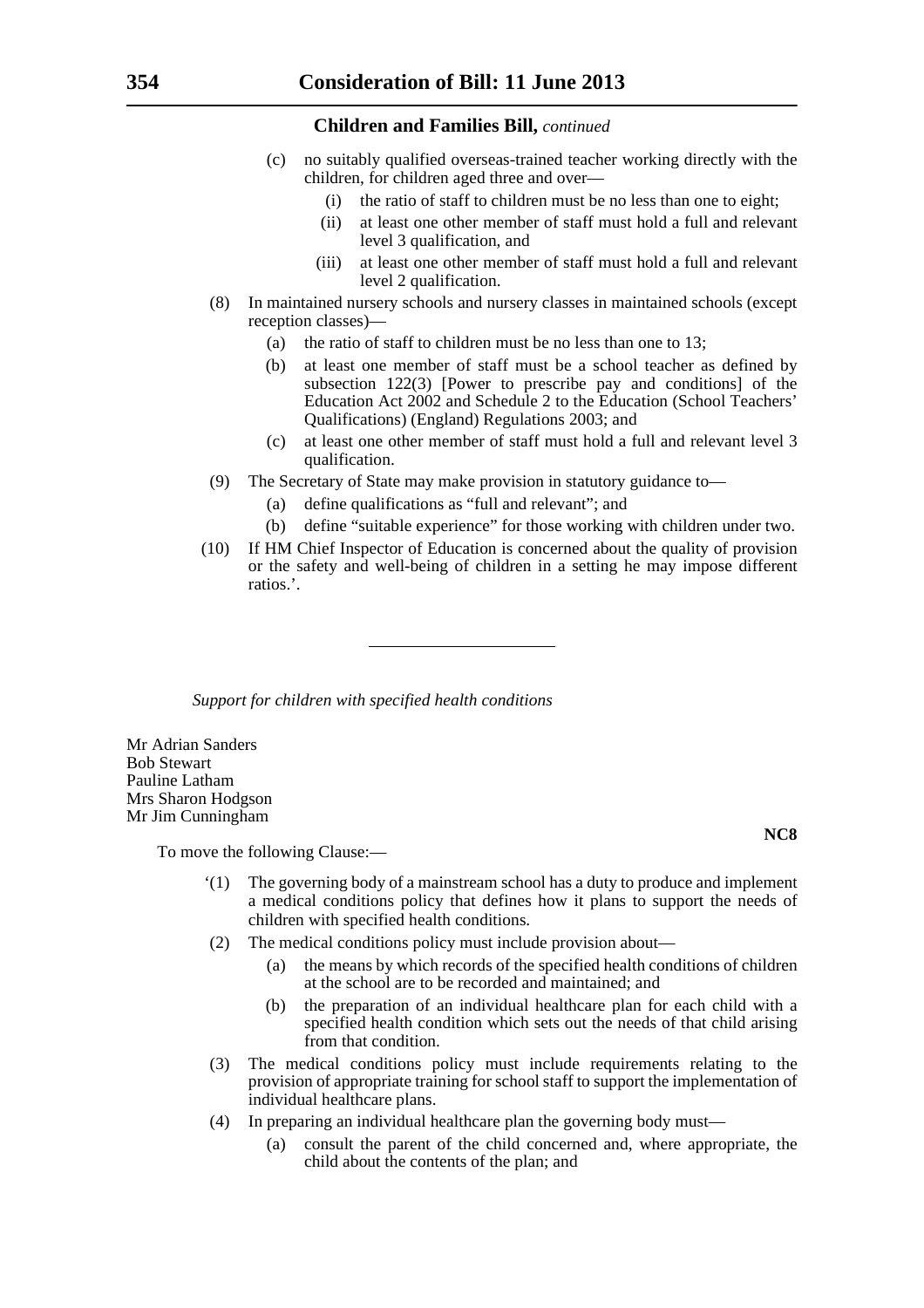- (b) there shall be a duty on NHS bodies to co-operate with the governing body in its preparation and implementation of individual healthcare plans.
- (5) Local authorities and clinical commissioning groups must co-operate with governing bodies in fulfilling their functions under this Act.
- (6) The Secretary of State may by regulations define "specified health conditions" for the purposes of this section.
- (7) For the purposes of this section "NHS bodies" has the same meaning as in the Health and Social Care Act 2012.'.

*General duty of local authorities to co-operate to secure sufficient accommodation for looked after children*

Tim Loughton [R] Ann Coffey

To move the following Clause:—

- '(1) The Children Act 1989 is amended as follows.
- (2) After section 22G (General duty of local authority to secure sufficient accommodation for looked after children), insert the following new section:

#### **"22H General duty of local authorities to co-operate to secure sufficient accommodation for looked after children**

- (1) It is the general duty of a local authority to take steps in co-operation with neighbouring local authorities that secure, so far as reasonably practicable, the outcomes in subsections (2) and (3).
- (2) The first outcome applies to the children defined in subsection (3) of section 22G in respect of whom the local authority are unable to secure the outcome defined in subsection (2) of that section.
- (3) The first outcome is that the local authority is able to secure accommodation for those children that—
	- (a) is within a neighbouring authority's area; and
	- (b) meets the need of those children.
- (4) The second outcome applies to the children defined in subsection (3) of section 22G in respect of whom a neighbouring local authority is unable to secure the outcome defined in subsection (2) of that section.
- (5) The second outcome is that the local authority is able to secure accommodation for those children that—
	- (a) is within the authority's area; and
	- (b) meets the need of those children.".'.

<sup>[</sup>R] Relevant registered interest declared.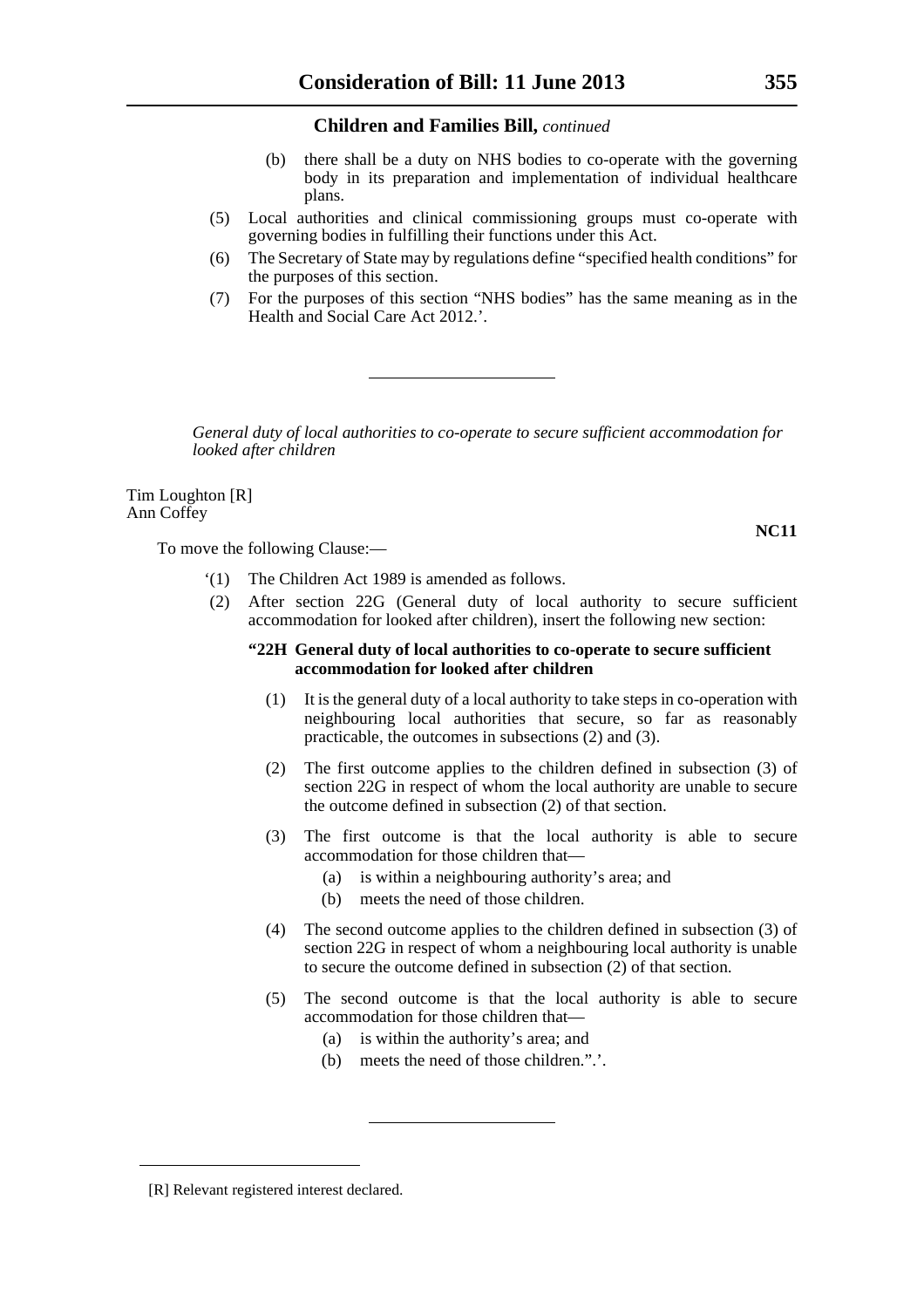*General duty of local authority to secure sufficient early help services*

Tim Loughton [R] Andrea Leadsom

To move the following Clause:—

- '(1) It is the general duty of a local authority to take steps that secure, so far as reasonably practicable, the outcome in subsection (2).
- (2) The outcome is that the local authority is able to provide the children and young people mentioned in subsection (3) and their families with provision of early help services that—
	- (a) are within the authority's area or a neighbouring authority's area; and
	- (b) meet the needs of those children and young people and their families.
- (3) The children and young people referred to in subsection (2) are those—
	- (a) who live within the local authority's area, or
	- (b) that the local authority is looking after.
- (4) In this section—
	- "early help services" means services to children under 6 and their families, and services to children and young people (of whatever age) and their families early in the emergence of a problem;

"young people" means people under 25.'.

*Duty of local safeguarding children boards to undertake serious reviews*

Tim Loughton Ann Coffey

To move the following Clause:—

- '(1) Section 14 of the Children Act 2004 (Functions and procedure of Local Safeguarding Children Boards) is amended as follows.
- (2) After subsection (2), insert—
	- "(2A) Functions of review under subsection (2) shall include a duty to undertake serious case reviews at the direction of the Secretary of State.".'.

*Part-time independent educational institutions to have no right to give corporal punishment*

Tim Loughton Meg Munn Ann Coffey

To move the following Clause:—

**NC12**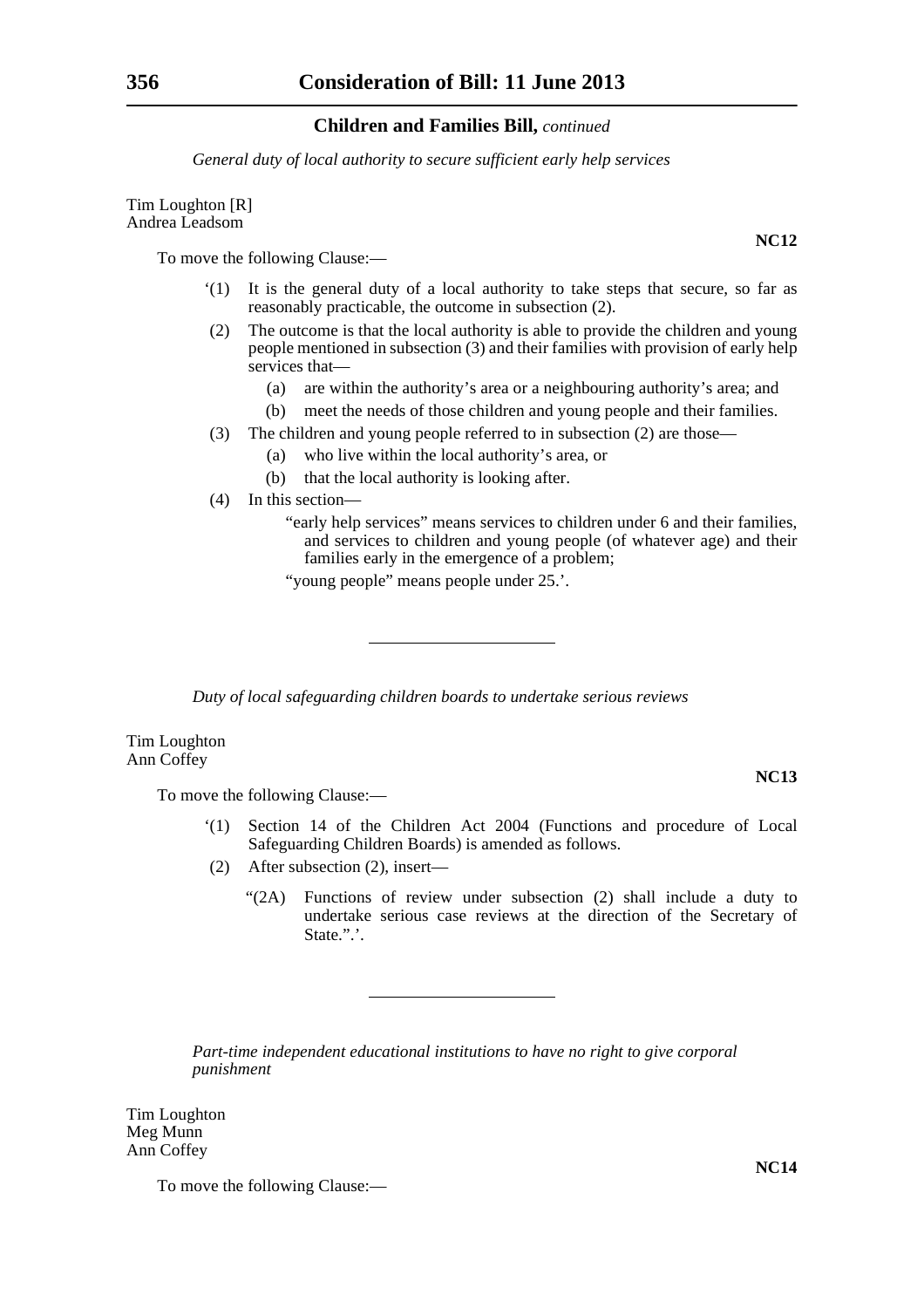- '(1) Schedule 1 to the Education and Skills Act 2008 (Minor and consequential amendments) is amended as follows.
- (2) In sub-paragraph (5) of paragraph 9, insert the following words at the end of inserted subsection (7B):

"except that it applies in relation to this section as if for paragraphs (a) and (b) of subsection (2) of section 92 of that Act there were substituted the following words "for any amount of time during an academic year, no matter how little".".'.

*Return from care*

#### Tim Loughton [R]

To move the following Clause:—

- '(1) The Children Act 1989 is amended as follows.
- (2) After section 22C (Ways in which looked after children are to be accommodated and maintained), insert the following new section:

#### **"22CA Return home support services for looked after children returning home to the care of their parents/others with parental responsibility**

- (1) Whenever a local authority decides that a looked after child should return to the care of its parent, the local authority must assess and monitor the support needs of the child and the parent for as long as is necessary to safeguard and promote the child's welfare.
- (2) If after carrying out an assessment in accordance with subsection (1) above, the local authority decides that the child or the parent has support needs, they must provide a child in care, and, in the case of formerlyaccommodated children, offer to provide, 'return home support services' to meet the identified support needs for as long as is necessary to safeguard and promote the child's welfare.
- (3) Whenever the local authority provides 'return home support services' under subsection (2) above, they must prepare a personal budget if asked to do so by the parent or the child, with a view to the recipient being involved in agreeing and securing those services.".'.

*Provision of further assistance to care leavers up to the age of 25*

Craig Whittaker Bill Esterson Annette Brooke Ann Coffey

To move the following Clause:—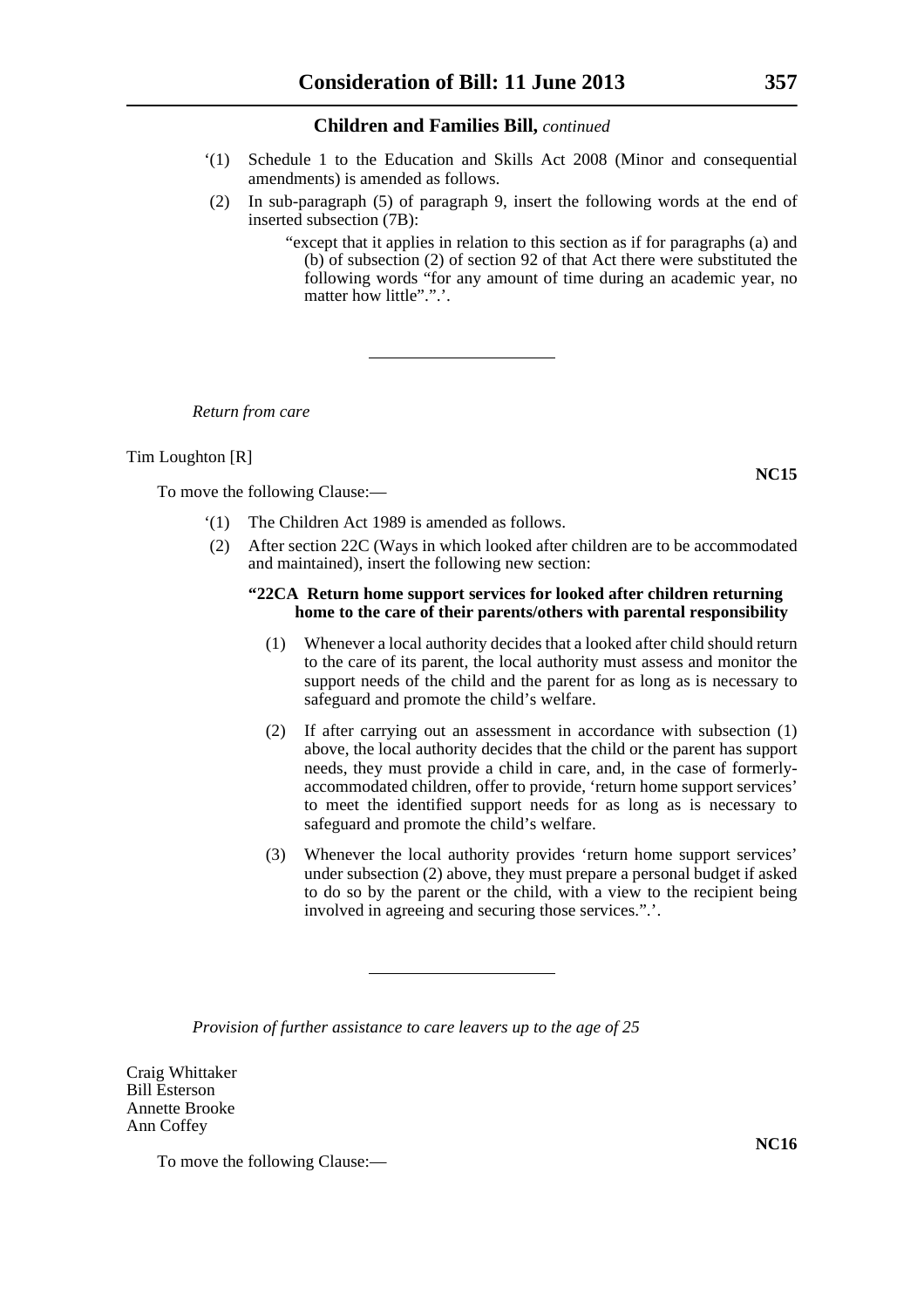- '(1) Section 23CA of the Children Act 1989 (Further assistance to pursue education or training) is amended as follows.
- (2) At the end of the section heading insert "or for welfare purposes".
- (3) In subsection  $(1)(a)$ , at the end, insert "and".
- (4) In subsection (1)(b), omit the last "and".
- (5) Omit subsection (1)(c).
- (6) In subsection (4), after "training", insert "or welfare".
- (7) In subsection  $(5)(a)$ , omit the last "or".
- (8) In subsection (5)(b), after "training", insert "or welfare".
- (9) At the end of subsection (5), add the following new paragraphs—
	- "(c) providing advice and support in relation to his welfare; or
		- (d) making a grant in exceptional circumstances to enable him to meet expenses connected with his welfare.".'.

*Amendments to the Health Act 2006*

Alex Cunningham Nia Griffith Mr Virendra Sharma Andy McDonald Grahame Morrice Jim Dowd

> Bill Esterson Mr George Mudie Debbie Abrahams Paul Flynn Lindsay Roy

To move the following Clause:—

- '(1) The Health Act 2006 is amended as follows.
- (2) After section 8, insert—
	- **"8A Offence of failing to prevent smoking in a private vehicle when children are present**
		- (1) It is the duty of any person who drives a private vehicle to ensure that the vehicle is smoke-free whenever a child or children under the age of 18 are in such vehicle or part of such vehicle.

- (2) A person who fails to comply with the duty in subsection (1) commits an offence.
- (3) A person convicted of an offence under this section is liable on summary conviction to a fine of £60.
- (4) The Secretary of State may introduce regulations to alter the level of penalty payable under subsection (3).
- (5) The Secretary of State shall update all relevant regulations regarding the offence created under subsection (2) within six months of this section coming into force.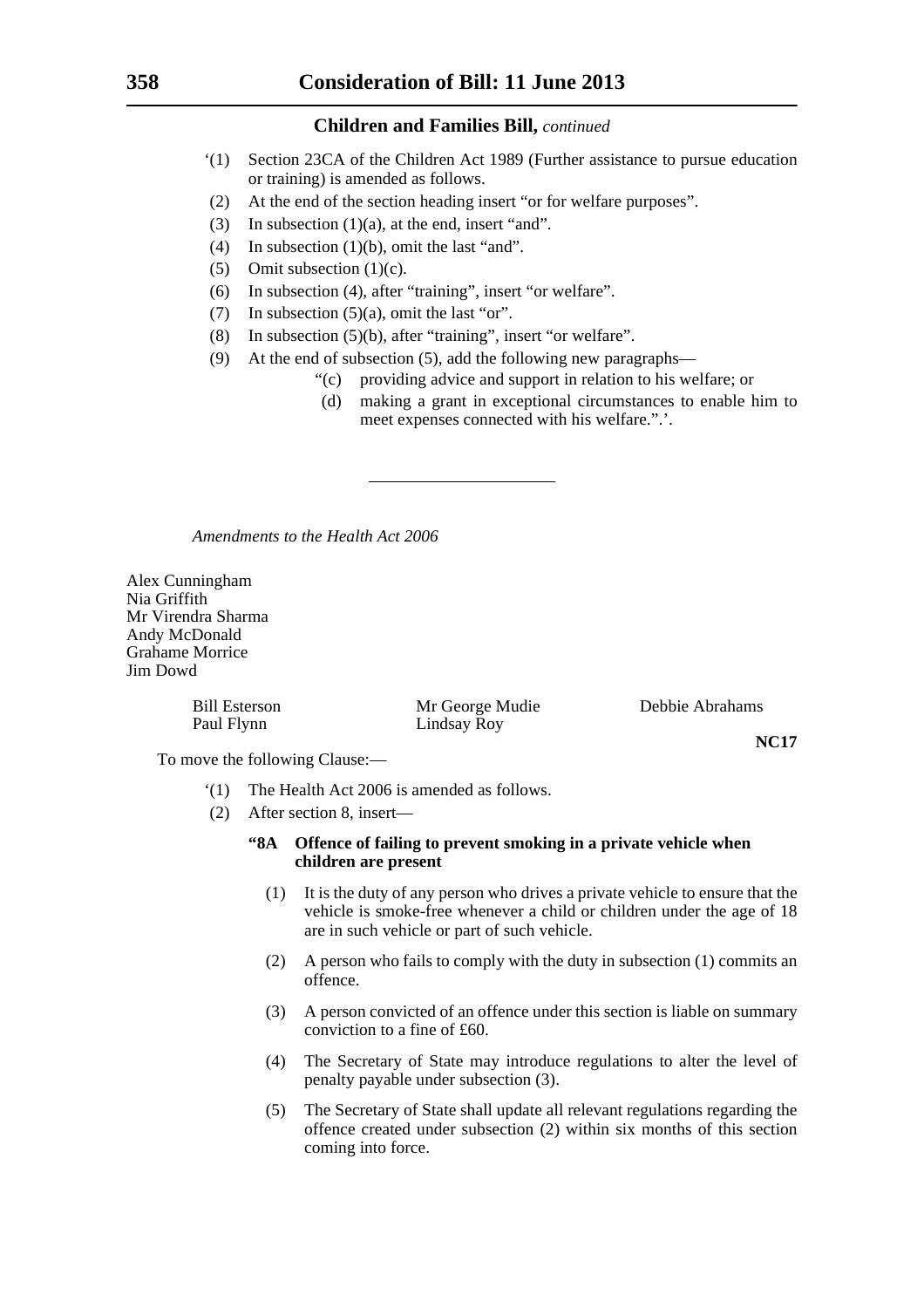(3) In section 79(4)(a), leave out "or 8(7)" and insert ", 8(7), or  $8A(4)$ .".'.

*Review of impact of under-occupancy penalty on prospective adopters, prospective special guardians and foster parents*

Lisa Nandy Stephen Twigg Mrs Sharon Hodgson

To move the following Clause:—

'Before the end of one year beginning with the day on which this Act receives Royal Assent, the Secretary of State must—

- (a) carry out a review of the impact of the housing under-occupancy penalty on prospective adopters, prospective special guardians and foster parents, and
- (b) publish a report of the conclusions of the review.'.

*Arrangements to support child witnesses*

Lisa Nandy Stephen Twigg Mrs Sharon Hodgson

To move the following Clause:—

- '(1) The Secretary of State shall by order introduce arrangements to establish specialist courts in cases where a child has been sexually abused or harmed, and where the child will be required to give evidence to the court, and to be examined by the court.
- (2) Arrangements made by order under subsection (1) above shall include arrangements to appoint intermediaries to support child witnesses in all court cases, and other measures to support child witnesses.'.

*Personal, social and health education in maintained schools*

Lisa Nandy Mrs Sharon Hodgson Stella Creasy Diana Johnson Caroline Lucas

To move the following Clause:—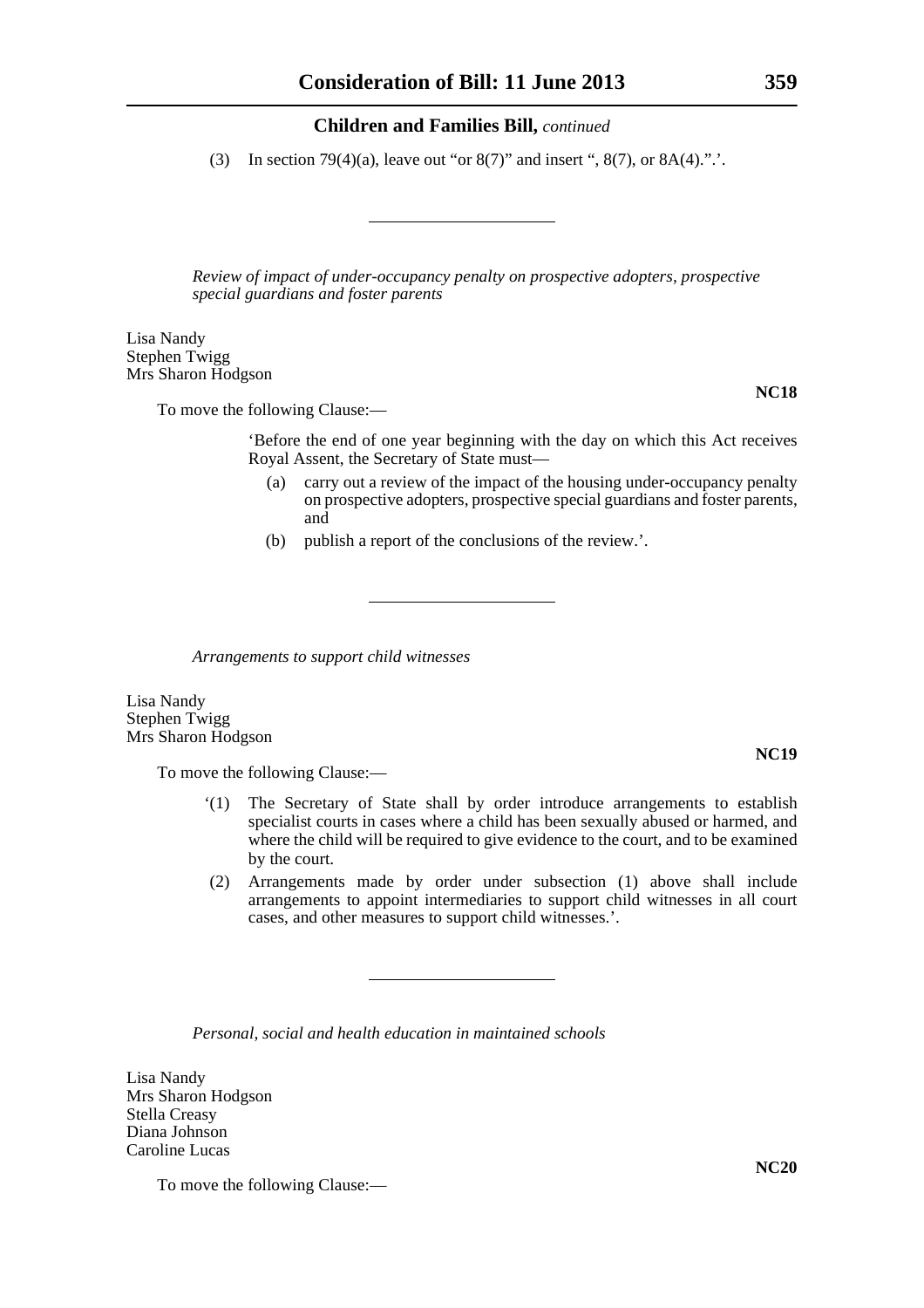- '(1) In section 84(3) of the Education Act 2002 (curriculum foundation subjects for the first, second and third key stages), after paragraph (g) there is inserted—
	- "(ga) personal, social and health education".
- (2) In section 85(4) of the Education Act 2002 (curriculum foundation subjects for the fourth key stage), at the end there is inserted ", and
	- (d) personal, social and health education."
- (3) In section 74(1) of the Education and Inspections Act 2006, which (when brought into force) will substitute a new section 85 in the Education Act 2002, in subsection (4) of that substituted section (foundation subjects for the fourth key stage), at the end there is inserted ", and
	- (d) personal, social and health education."
- (4) Before section 86 of the Education Act 2002 there is inserted—

#### **"85B Personal, social and health education**

- (1) For the purposes of this Part, personal, social and health education ("PSHE") shall include sex and relationship education, including information about same-sex relationships, sexual violence, domestic violence and sexual consent.
- (2) The National Curriculum for England is not required to specify attainment targets or assessment arrangements for PSHE (and section 84(1) has effect accordingly).
- (3) The Secretary of State for Education shall set out guidance to schools and colleges to ensure that a coherent approach to personal, social, health and economic education is developed, including between primary and secondary schools.
- (4) It is the duty of the governing body and head teacher of any school in which PSHE is provided in pursuance of this Part to secure that guidance issued under subsection  $(3)$  is followed and that—
	- (a) information presented in the course of providing PSHE should be accurate and balanced;
	- (b) PSHE is taught in a way that is appropriate to the ages of the pupils concerned and to their religious and cultural backgrounds, and reflects a reasonable range of religious, cultural and other perspectives;
	- (c) PSHE is taught in a way that endeavours to promote equality, celebrate diversity, and emphasise the importance of both rights and responsibilities.
- (5) In the exercise of their functions under this Part so far as relating to PSHE, a local authority, governing body or head teacher shall have regard to any guidance issued from time to time by the Secretary of State.".
- (5) Section 403 of the Education Act 1996 (sex education: manner of provision) is amended as set out in subsections (6) to (9).
- (6) In subsection (1), for the words from the beginning to "at a maintained school" there is substituted "The governing body or other proprietor of any school to which this section applies, and its head teacher, must take such steps as are reasonably practicable to ensure that sex and relationships education is given to registered pupils at the school and that".
- (7) After that subsection there is inserted—
	- " $(1ZA)$  The schools to which this section applies are—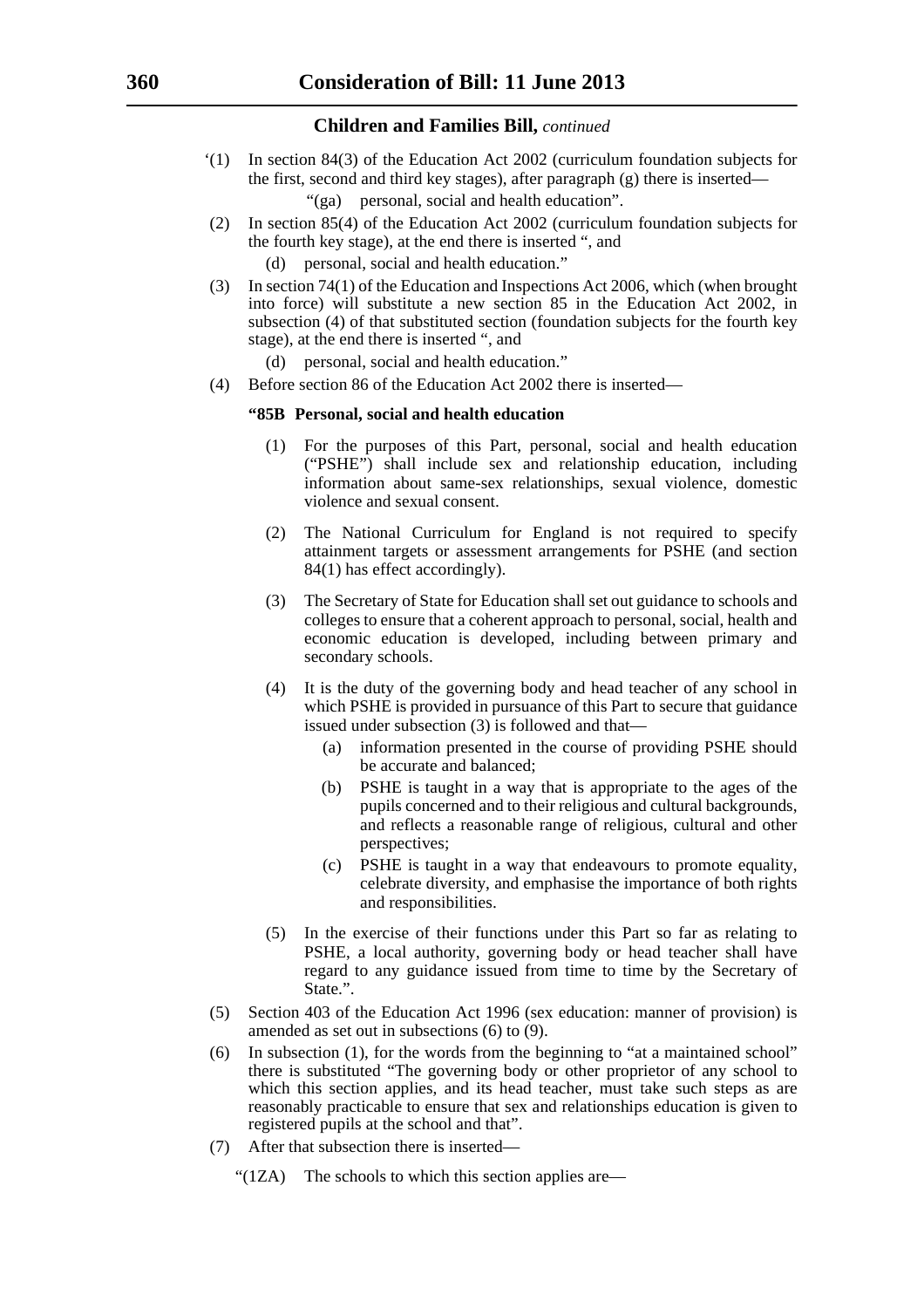- (a) maintained schools;
- (b) city technology colleges;
- (c) city colleges for the technology of the arts;
- (d) Academies.

A reference in this section or section 404 to the governing body of a school, in relation to a school within paragraph (b), (c) or (d), shall be read as a reference to the proprietor of the school.".

- (8) In subsection (1A)—
	- (a) for "when sex education is given to registered pupils at maintained schools" there is substituted "when sex and relationships education is given to registered pupils at schools to which this section applies";
	- (b) in paragraph (a), after ", and" there is inserted "learn the nature of civil partnership and the importance of strong and stable relationships.";
	- (c) paragraph (b) is omitted.
- (9) In subsection (1C), for "sex education" there is substituted "sex and relationships education",
- (10) In section 579 of the Education Act 1996 (general interpretation), in the definition of "sex education" in subsection (1)—
	- (a) for "sex education" there is substituted "sex and relationships education";
	- (b) at the end there is inserted "but does not include education about human reproduction provided as part of any science teaching;".
- (11) For section 405 of the Education Act 1996 there is substituted—

## **"405 Exemption from sex and relationships education**

- "(1) If a pupil of sufficient maturity in attendance at a school to which section 403 applies requests to be wholly or partly excused from receiving sex and relationships education at the school, the pupil shall be so excused accordingly until the request is withdrawn.
- (2) The Secretary of State must in regulations define "sufficient maturity".
- (3) A statutory instrument containing regulations under subsection (2) may not be made unless a draft of the instrument has been laid before and approved by a resolution of each House of Parliament.
- (4) The Secretary of State must lay draft regulations before Parliament before the end of the period of 3 months beginning with the day on which this Act is passed.".'.

*Inclusive and accessible education, health and social care provision*

Mr Robert Buckland Mrs Sharon Hodgson Mr Virendra Sharma

To move the following Clause:—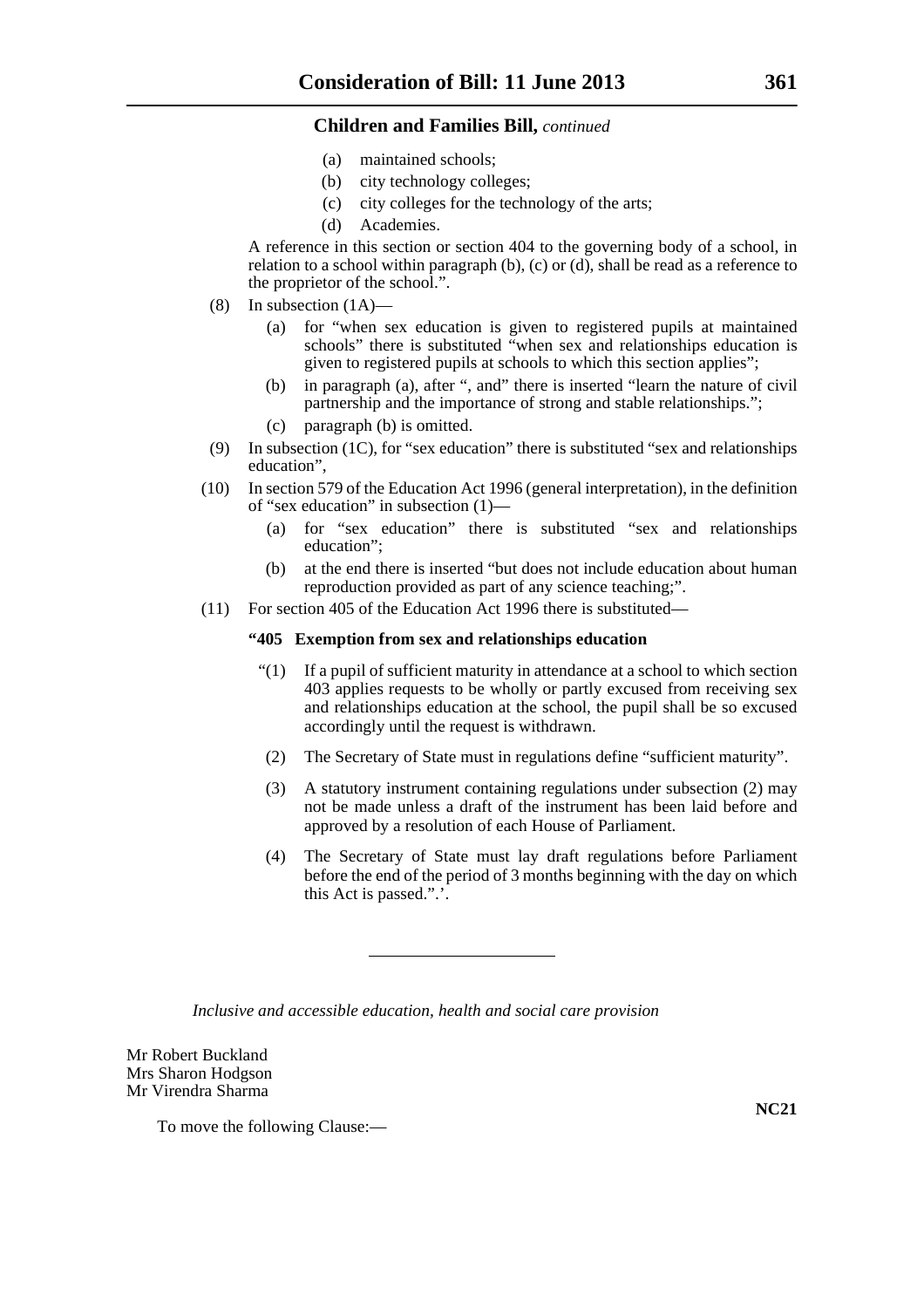- '(1) In exercising a function under Part 3, a local authority and NHS bodies in England must promote and secure inclusive and accessible education, health and social care provision to support children, young people and their families.
- (2) Regulations will set out requirements on an authority and its partner NHS commissioning bodies to promote and secure inclusive and accessible education, health and social care provision in its local area, in particular through—
	- (a) the planning;
	- (b) the design;
	- (c) the commissioning or funding;
	- (d) the delivery; and
	- (e) the evaluation of such services.'.

*Information sharing about live births*

Andrea Leadsom Craig Whittaker Mrs Sharon Hodgson Paul Burstow Mr Frank Field

**NC22**

To move the following Clause:—

- '(1) NHS trusts should make arrangements to share with local authorities records of live births to parents resident in their area, to be used by the local authority for the purposes of identifying and contacting new families through children's centres and any other early years outreach services it may operate.
- (2) The Secretary of State must, within a period of six months of Royal Assent to this Act, bring forward regulations placing consequential requirements on trusts and local authorities in exercising their duty under subsection (1), including, but not limited to-
	- (a) the format of arrangements made;
	- (b) the safeguarding of information;
	- (c) the circumstances in which it would not be appropriate for a trust to provide information to local authorities;
	- (d) the regularity of data transfers;
	- (e) timescales within which a local authority must contact new families made known to it; and
	- (f) any further requirements the Secretary of State deems necessary.
- (3) Local authorities must establish a pilot scheme to trial the registration of births within children's centres, and evaluate the effectiveness of the scheme to—
	- (a) identify and contact new families; and
	- (b) enable children's centres to reach more families, in particular those with children under the age of two, or who the local authority consider—
		- (i) hard to reach, or
		- (ii) vulnerable.'.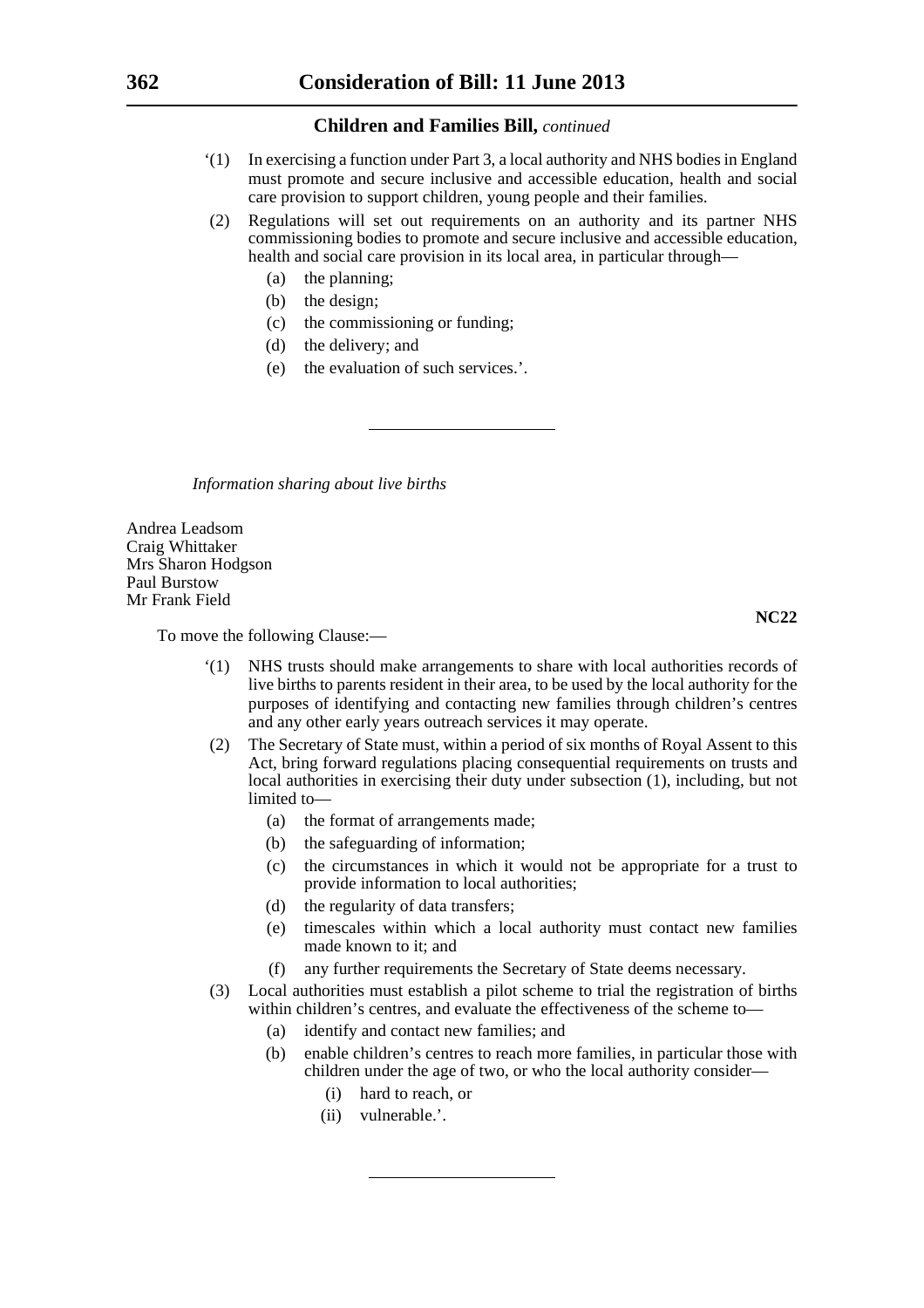*Allowances payable to self-employed adoptive parents*

Valerie Vaz

To move the following Clause:—

'The Secretary of State shall conduct an analysis of the potential costs, benefits and desirability of providing for adoptive parents who are self-employed or in receipt of welfare benefits to receive a weekly payment during the adoption pay period equivalent to the maternity allowance paid to new parents whose children are born to them.'.

*Publication of information relating to Special Educational Needs tribunal cases*

Stephen Twigg Mrs Sharon Hodgson Lisa Nandy

To move the following Clause:—

- '(1) The Secretary of State must collect information on all cases related to special educational needs which are considered by the Tribunal Service, including—
	- (a) the local authority involved;
	- (b) the cost to the Tribunal Service;
	- (c) the amount spent by the local authority on fighting each case;
	- (d) the nature of each case; and
	- (e) the outcome of each case.
- (2) The Secretary of State must collate and publish information collected in the exercise of his functions under subsection (1) once a year.
- (3) The following bodies must make arrangements to provide such information to the Secretary of State as is necessary to enable him to perform his functions under this section—
	- (a) the Tribunal Service;
	- (b) local authorities.'.

*Health bodies: duties with respect to young carers*

Stephen Twigg Mrs Sharon Hodgson Lisa Nandy Barbara Keeley

To move the following Clause:—

- '(1) In exercising their general functions health bodies must—
	- (a) promote and safeguard the well-being of young carers;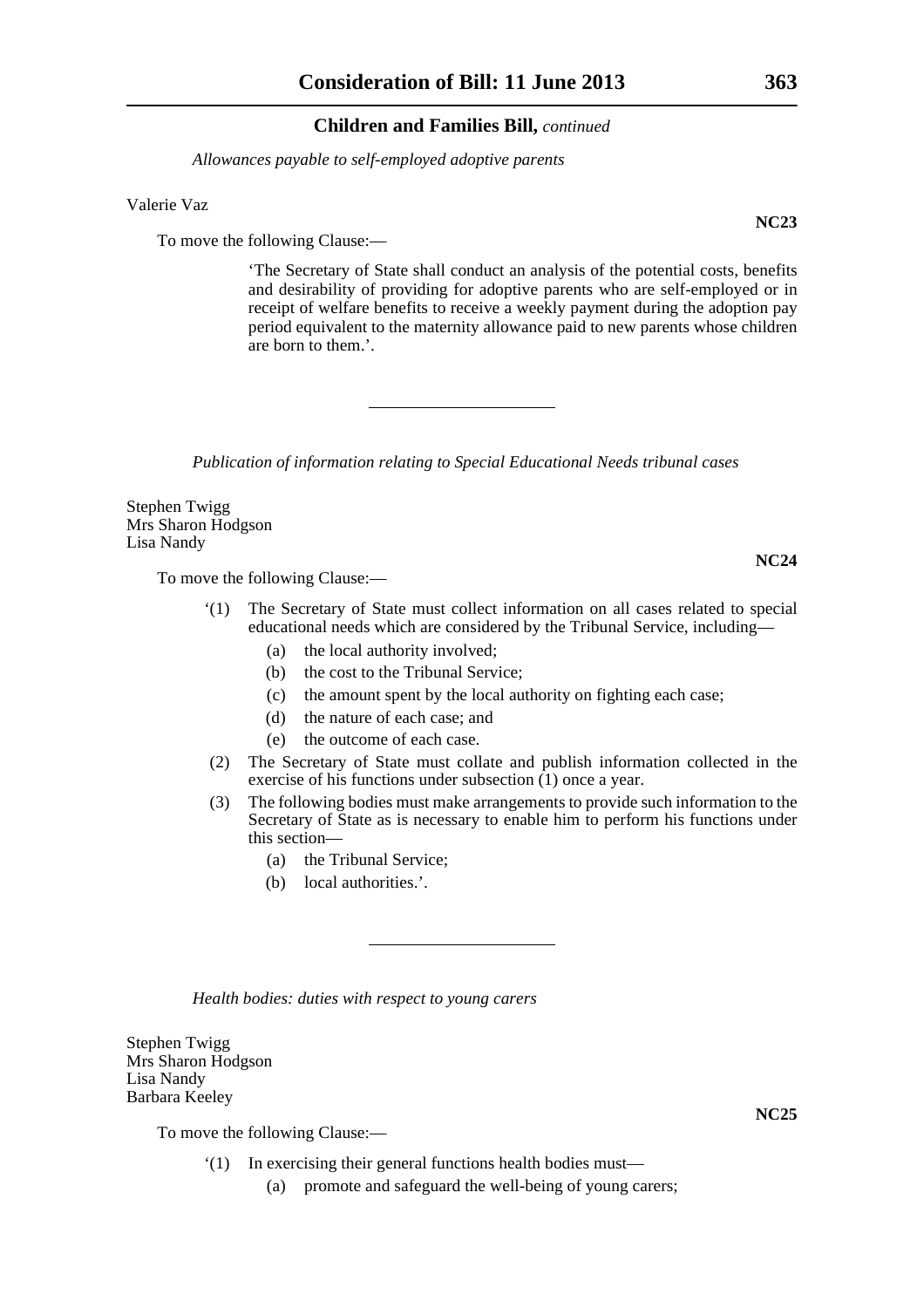- (b) ensure that effective procedures exist to identify patients who are or are about to become carers;
- (c) ensure that effective procedures exist to identify patients who it may be reasonably assumed may be receiving care from a child or young person for whom they are responsible;
- (d) ensure that appropriate systems exist to ensure that carers receive appropriate information and advice; and
- (e) ensure that systems are in place to ensure that the relevant general medical services are rendered to their patients who are young carers, or to the young carers of their patients.
- (2) In relation to paragraphs (1)(b), (c) and (d), the Secretary of State may by regulations further provide for the strategies to be developed.'.

*Schools: duties with respect to young carers*

Stephen Twigg Mrs Sharon Hodgson Lisa Nandy Barbara Keeley

To move the following Clause:—

- '(1) The appropriate authorities of schools must ensure that, within 12 months of the passing of this Act, they take all reasonable steps to ensure that there is in place a policy which—
	- (a) identifies young carers within the school; and
	- (b) makes arrangements for the provision within school of appropriate support to promote the well-being and improve the educational attainment of pupils who are young carers.
- (2) In discharging its duty under subsection (1), where appropriate the authority must—
	- (a) consult with the family of the child or young person identified, or the young person themselves;
	- (b) involve the local authority in which the identified pupil is ordinarily resident;
	- (c) refer the identified pupil to additional services outside the school;
	- (d) have regard to any guidance given from time to time by the Secretary of State.
- (3) The "appropriate authority" for a school is—
	- (a) in the case of a maintained school, the governing body;
	- (b) in the case of an academy, the proprietor;
	- (c) in the case of a pupil referral unit, the management committee.'.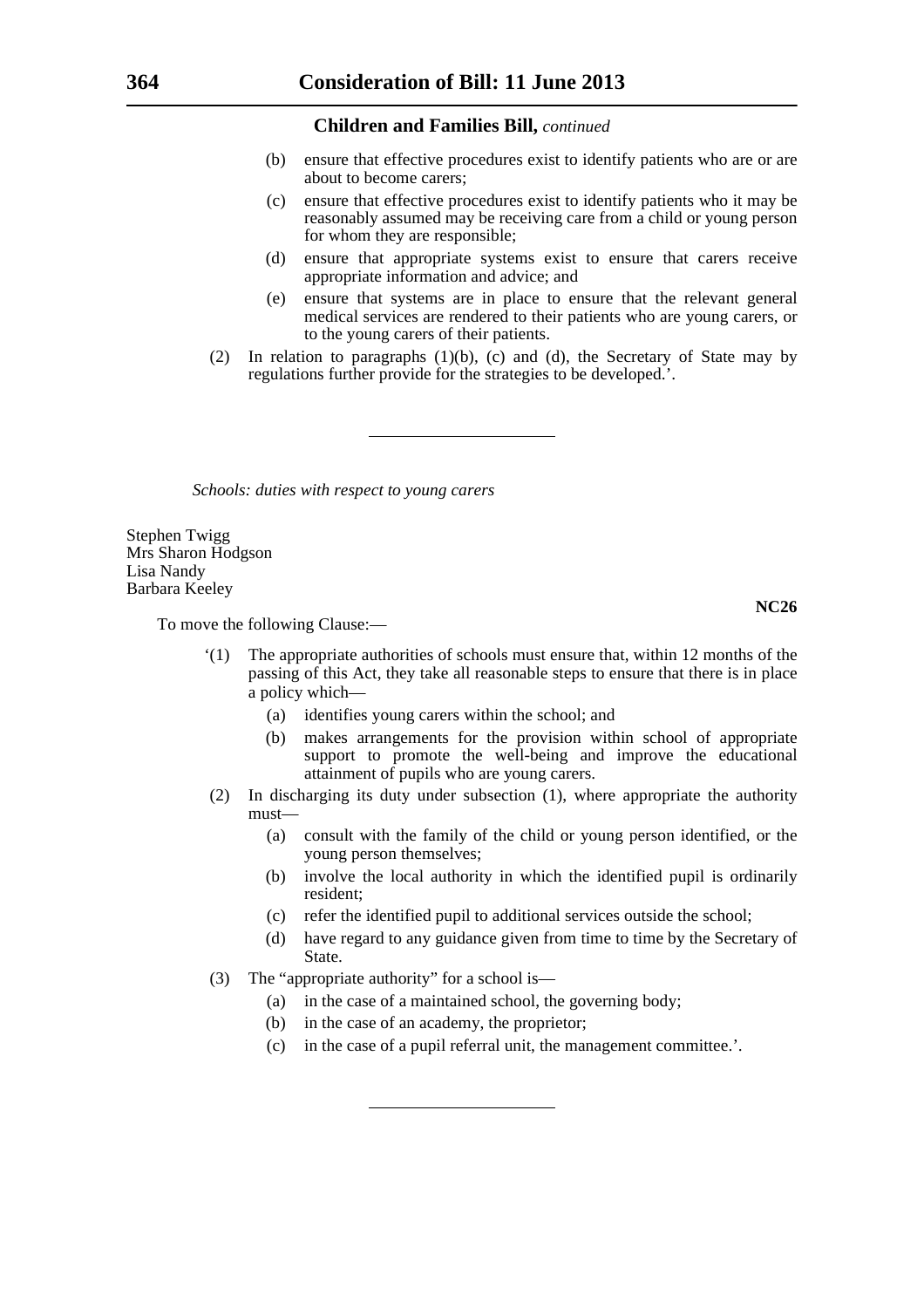*Further and higher educational institutions: duties with respect to student carers*

Stephen Twigg Mrs Sharon Hodgson Lisa Nandy Barbara Keeley

To move the following Clause:—

- '(1) The responsible body of an institution to which this section applies must, within 12 months of the passing of this Act, identify or make arrangements to identify student carers and have a policy in place on promoting the well-being of student carers.
- (2) This section applies to—
	- (a) a university;
	- (b) any other institution within the higher education sector;
	- (c) an institution within the further education sector.
- (3) A responsible body is—
	- (a) in the case of an institution in paragraphs  $(2)(a)$  or (b), the governing body;
	- (b) in the case of a college of further education under the management of a board of management, the board of management;
	- (c) in the case of any other college of further education, any board of governors of the college or any person responsible for the management of the college, whether or not formally constituted as a governing body or board of governors.
- (4) In discharging its duty under subsection (1), where appropriate the authority must—
	- (a) consult with the family of the child or young person identified, or the young person themselves;
	- (b) involve the local authority in which the identified pupil is ordinarily resident;
	- (c) refer the identified student to additional services outside of the institution; and
	- (d) have regard to any guidance given from time to time by the Secretary of State.'.

*Vicarious liability of local authorities for the acts of foster parents*

#### John Mann

 $\star$  To move the following Clause:—

- '(1) A local authority is vicariously liable for any tort committed by a foster parent where:
	- (a) that foster parent has had a child placed into their care by that local authority; and
	- (b) their tortious act or omission has resulted in harm to that child.

**NC28**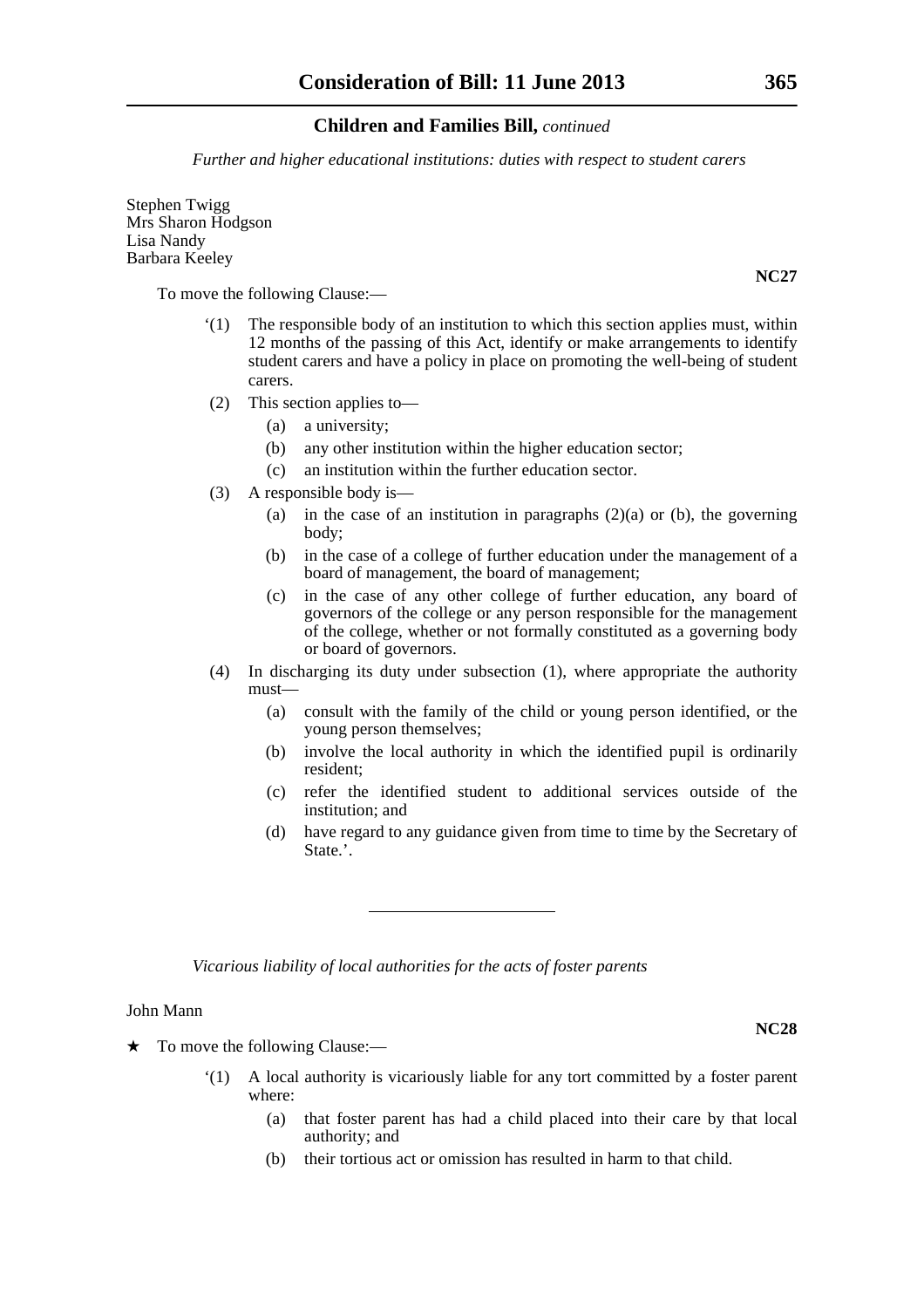(2) The vicarious liability established by subsection (1) is deemed always to have had effect.'.

*Children's Commissioner to report on children between zero amd two years old*

Mr Frank Field Andrea Leadsom

 $\star$  To move the following Clause:—

'As soon as possible after the end of each financial year the Children's Commissioner must make a report on the exercise of his functions during that year in relation to children between the ages of zero and two; what he has found in the course of exercising those functions during that year; and the matters he intends to consider or research in the next financial year.'.

Lisa Nandy Stephen Twigg Mrs Sharon Hodgson

> Clause **1**, page **1**, leave out line 9 and insert 'satisfied that C should be placed for adoption—'.

Lisa Nandy Stephen Twigg Mrs Sharon Hodgson

Clause **2**, page **1**, line **15**, at end insert—

'(1A) In subsection (4), after paragraph (f) insert—

"(g) the child's religious persuasion, racial origin and cultural and linguistic background, although this paragraph does not apply to an adoption agency in Wales, to which subsection (5) instead applies.".'.

Tim Loughton [R]

Clause **3**, page **2**, line **22**, at end insert—

'(1A) The Secretary of State may require local authorities to make arrangements with adoption agencies to compensate them for the cost of recruiting approved prospective adopters.'.

**NC29**

**34**

**2**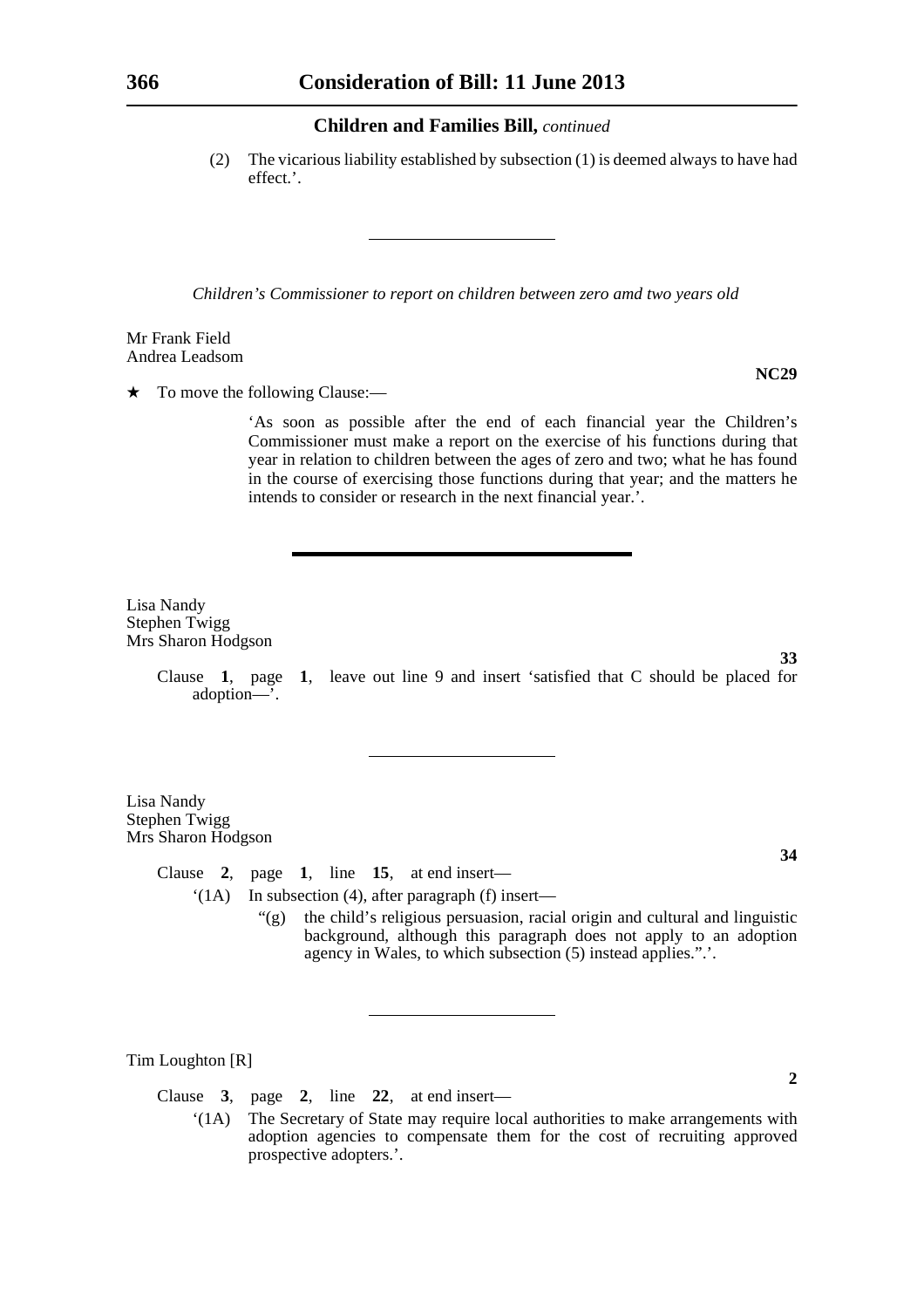Tim Loughton [R] Meg Munn **29** Clause **3**, page **2**, line **22**, at end insert— '(1A) Directions under subsection (1) may not be given before May 2017, being five years after the introduction of adoption scorecards.'.

Tim Loughton [R]

Clause **3**, page **2**, line **32**, leave out paragraph (c).

Secretary Michael Gove

Clause **6**, page **5**, line **9**, at end insert—

'( ) In section 129 (disclosure of information), in subsection (2)(a) after "suitable for adoption" insert "or for whom a local authority in England is considering adoption".'.

Secretary Michael Gove

Clause **8**, page **8**, line **42**, at end add—

- '(12) In Part 1 of Schedule 1 to the Legal Aid, Sentencing and Punishment of Offenders Act 2012 (civil legal services)—
	- (a) in paragraph 12(9) (victims of domestic violence and family matters), in the definition of "family enactment" after paragraph (o) insert—
		- "(p) section 51A of the Adoption and Children Act 2002 (post-adoption contact orders).", and
	- (b) in paragraph 13(1) (protection of children and family matters) after paragraph (f) insert—
		- "(g) orders under section 51A of the Adoption and Children Act 2002 (post-adoption contact)."'.

Bill Esterson Craig Whittaker

> Clause **9**, page **9**, line **8**, at end insert 'and section 23B (8A) and monitoring and evaluating the effectiveness of that local authority in discharging its duties under section 23C (4B) and section 23CA and advising them on ways to improve.'.

Bill Esterson Craig Whittaker

Clause **9**, page **9**, line **11**, at end add—

**3**

**9**

**16**

**31**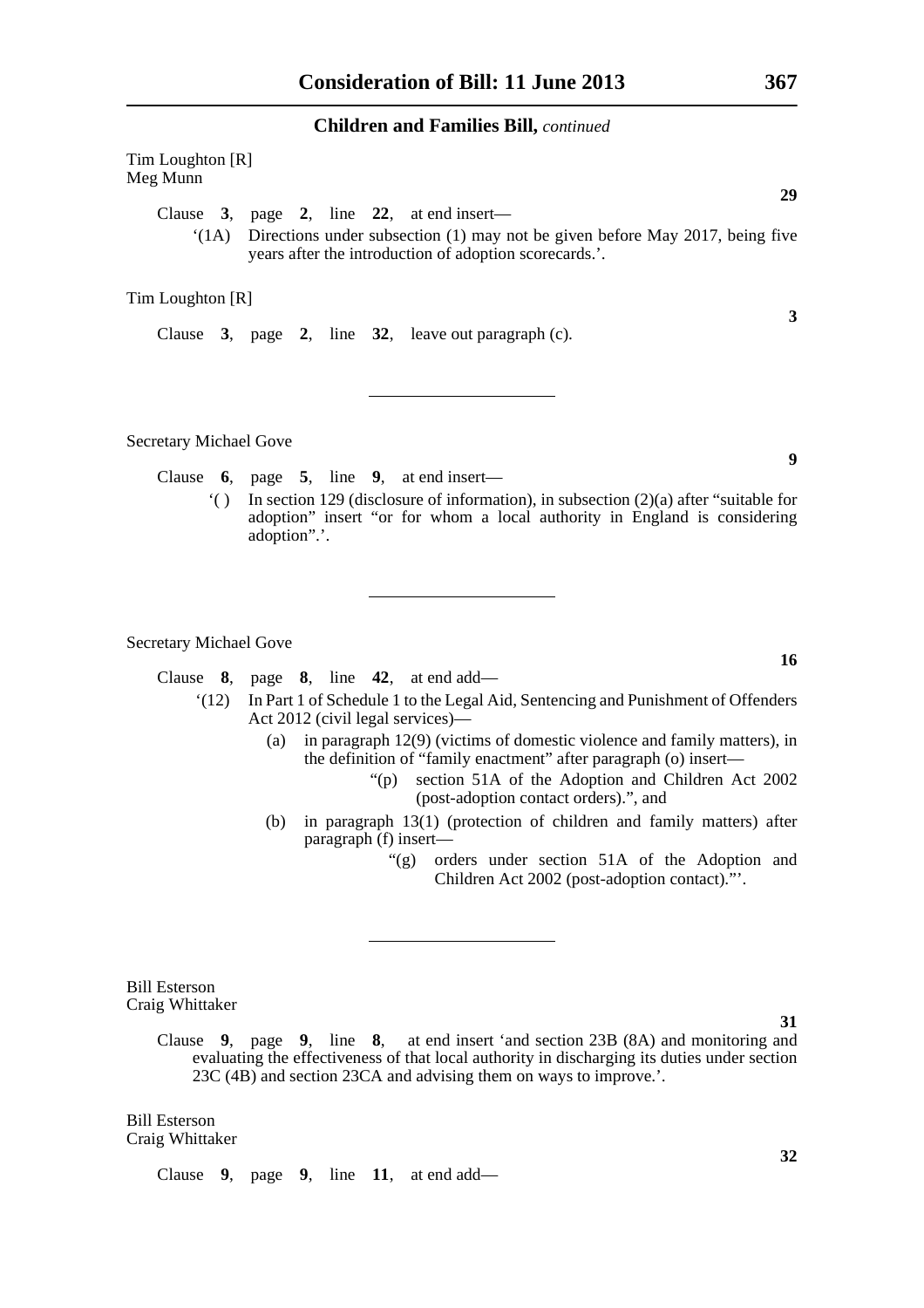- '(2) In the Children Act 1989, in section 23B after subsection (8) insert—
	- "(8A) The duty of local authorities under subsection (8) to safeguard and promote the child's welfare, includes in particular a duty to promote the child's educational achievement.".'.

Jeremy Corbyn

Clause **10**, page **9**, line **16**, at end insert 'unless in the view of the court it is unreasonable to do so'.

Lisa Nandy Stephen Twigg Mrs Sharon Hodgson

Clause **11**, page **10**, line **10**, at end insert—

'(2B) "Involvement" is any kind of direct or indirect involvement that promotes the welfare of the child. It shall not be taken to mean any particular division of a child's time.'.

#### Jeremy Corbyn

Clause **11**, page **10**, line **10**, at end insert—

'(2B) Involvement shall mean, but is not limited to, direct contact with a child by any means including supervised contact, indirect contact with a child by any means including letters or telephone or receiving information about a child from the other parent or a third party.'.

Jeremy Corbyn

Clause **12**, page **10**, line **35**, at end add— '(5) A child arrangements order that provides for a child to reside with a particular person is to be interpreted as granting rights of custody to that person.'.

Meg Munn Ann Coffey Bill Esterson

> Clause **14**, page **13**, line **8**, after 'issued', insert 'unless the court considers it necessary in order to safeguard or promote the child's welfare to permit additional time for the disposing of the application.'.

**49**

**50**

**35**

**51**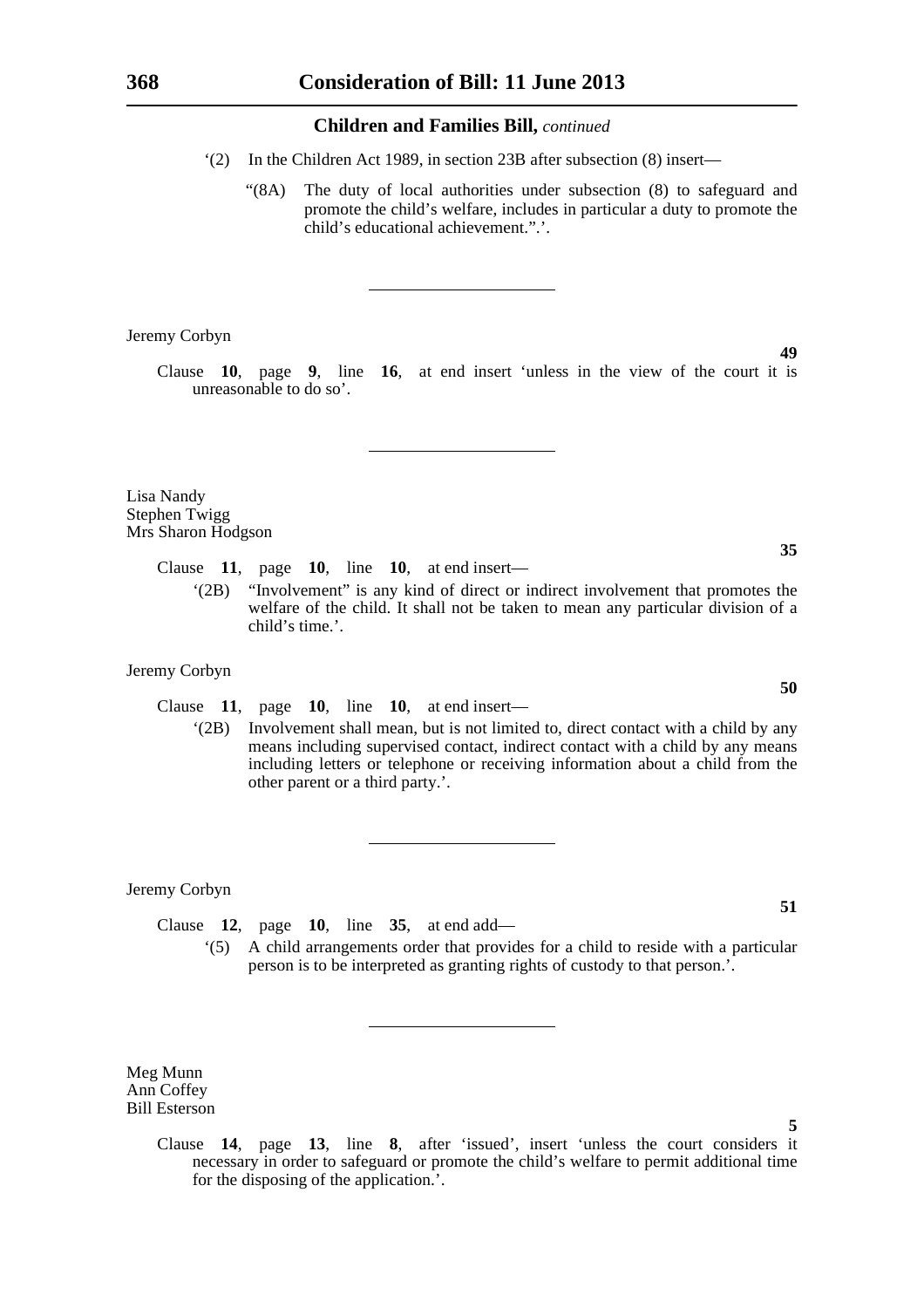Jeremy Corbyn

Clause **14**, page **13**, line **8**, after 'issued', insert 'unless in the view of the court it would be in the best interests of the child to set a different timetable'.

Meg Munn Ann Coffey Bill Esterson

> Clause **14**, page **13**, line **45**, at end insert 'or, having taken into consideration the safeguarding and promotion of the child's welfare, following evidence presented to the court relating to a planned programme of intervention, such longer time period as the court deems appropriate.'.

Lisa Nandy Stephen Twigg Mrs Sharon Hodgson

Clause **15**, page **14**, line **46**, at end insert—

- '(A1) Section 22 of the Children Act 1989 (general duty of local authority in relation to children looked after by them) is amended as follows.
- (B1) In subsection (4), after "proposing to look after,", insert "including when making any fundamental change to the care plan before or after a care order has been made.".'.

Meg Munn Ann Coffey Bill Esterson Lisa Nandy Mrs Sharon Hodgson

> Clause **15**, page **15**, line **3**, after 'provisions', insert 'and sibling placement arrangements'.

Meg Munn Ann Coffey Bill Esterson Lisa Nandy

> Clause **15**, page **15**, line **6**, at end insert 'unless it deems such consideration necessary in assessing the permanence provisions of the section 31A plan for the child concerned and making the care order, taking into account the circumstances of the application and the safeguarding and promotion of the child's welfare.'.

Jeremy Corbyn

Clause **15**, page **15**, line **6**, at end insert 'but may do so when any matter is brought to the court's attention by the child's guardian'.

**6**

**52**

**36**

**53**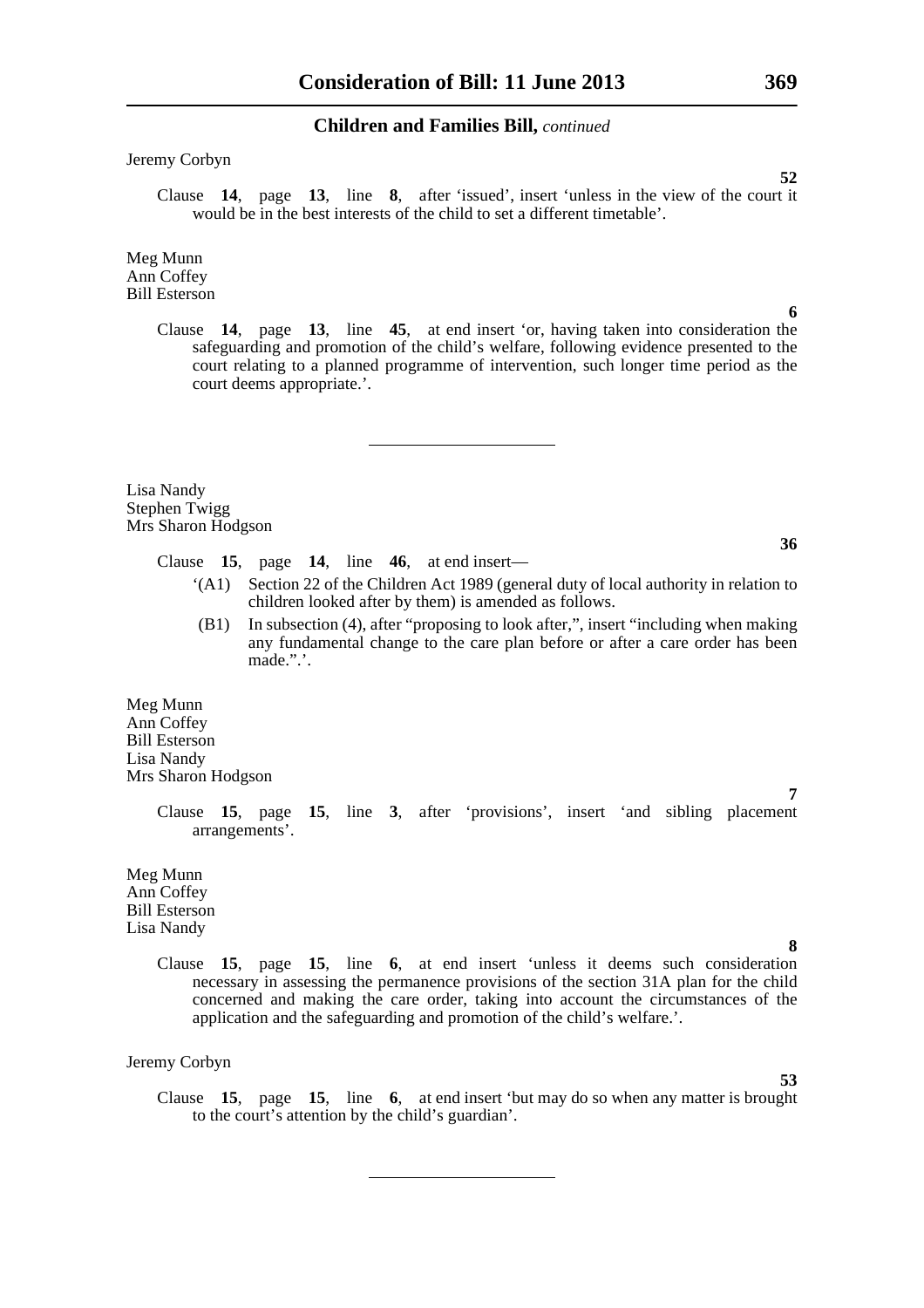| Mr Graham Stuart                                              |     |                                       |             |                         |           |                                                                                                                                                                                                                                                                                        |  |    |
|---------------------------------------------------------------|-----|---------------------------------------|-------------|-------------------------|-----------|----------------------------------------------------------------------------------------------------------------------------------------------------------------------------------------------------------------------------------------------------------------------------------------|--|----|
| Clause                                                        | 19, | page<br>(e)                           | $1996.$ .   |                         |           | 18, line 22, at end add—<br>the right of the parent to make their own arrangements for some or all of<br>the special educational provision under section 7 of the Education Act                                                                                                        |  | 59 |
| Mr Robert Buckland<br>Mrs Sharon Hodgson                      |     |                                       |             |                         |           |                                                                                                                                                                                                                                                                                        |  |    |
|                                                               |     |                                       |             |                         |           | Clause 21, page 19, line 16, leave out 'wholly or mainly'.                                                                                                                                                                                                                             |  | 39 |
| Mr Graham Stuart                                              |     |                                       |             |                         |           |                                                                                                                                                                                                                                                                                        |  |    |
|                                                               |     |                                       |             |                         |           | Clause 23, page 19, line 29, leave out 'may have' and insert 'probably has'.                                                                                                                                                                                                           |  | 60 |
| Mr Graham Stuart                                              |     |                                       |             |                         |           |                                                                                                                                                                                                                                                                                        |  | 61 |
|                                                               |     |                                       |             |                         |           | Clause 23, page 19, line 32, leave out 'may have' and insert 'probably has'.                                                                                                                                                                                                           |  |    |
| Mr Robert Buckland<br>Mrs Sharon Hodgson<br>Mrs Cheryl Gillan |     |                                       |             |                         |           |                                                                                                                                                                                                                                                                                        |  |    |
|                                                               |     |                                       |             |                         |           | Clause $27$ , page $22$ , line 3, at end insert—                                                                                                                                                                                                                                       |  | 46 |
|                                                               |     | a local authority must-<br>(a)<br>(b) | (i)<br>(ii) | publish these findings; | Ofsted.'. | $(2A)$ If the education and care provision provided as part of the local offer is deemed<br>insufficient to meet the needs of children and young people under subsection (2),<br>improve that provision until it is deemed sufficient by-<br>those consulted under subsection (3); and |  |    |

**62**

Mr Graham Stuart

Clause **28**, page **23**, line **29**, at end insert ';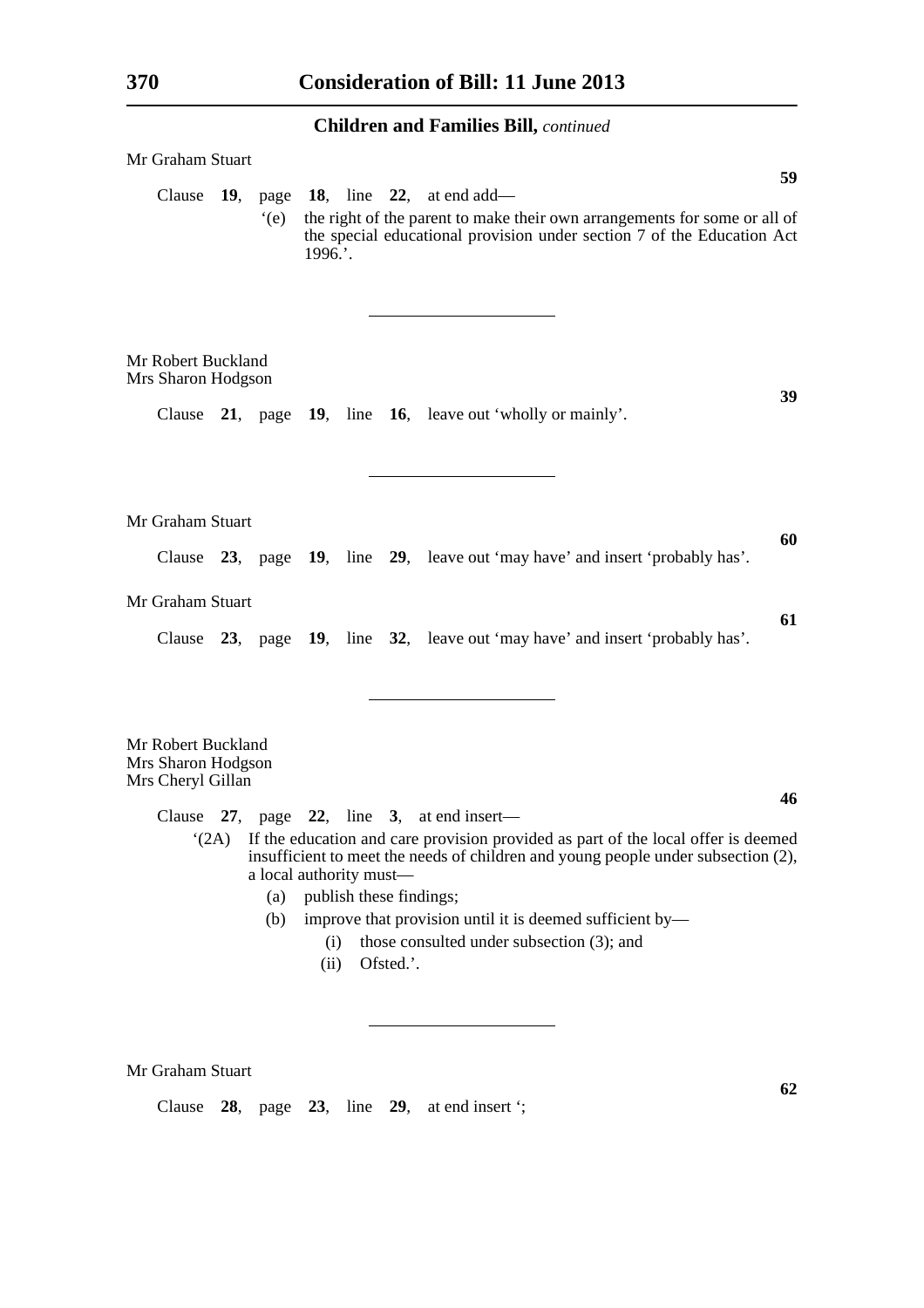(n) Parent Carer Forums.'.

| <b>Stephen Twigg</b><br>Mrs Sharon Hodgson<br>Lisa Nandy                                                                                                                                                                                                                                                                                                                                                                                                                                                                                             |  |      |  |  |  |                                                                                                            |  |
|------------------------------------------------------------------------------------------------------------------------------------------------------------------------------------------------------------------------------------------------------------------------------------------------------------------------------------------------------------------------------------------------------------------------------------------------------------------------------------------------------------------------------------------------------|--|------|--|--|--|------------------------------------------------------------------------------------------------------------|--|
|                                                                                                                                                                                                                                                                                                                                                                                                                                                                                                                                                      |  |      |  |  |  | 66<br>Clause 30, page 24, line 21, leave out 'it expects to be' and insert 'which is'.                     |  |
| <b>Stephen Twigg</b><br>Mrs Sharon Hodgson<br>Lisa Nandy                                                                                                                                                                                                                                                                                                                                                                                                                                                                                             |  |      |  |  |  | 67                                                                                                         |  |
|                                                                                                                                                                                                                                                                                                                                                                                                                                                                                                                                                      |  |      |  |  |  | Clause 30, page 24, line 24, leave out 'it expects to be' and insert 'which is'.                           |  |
| <b>Caroline Nokes</b>                                                                                                                                                                                                                                                                                                                                                                                                                                                                                                                                |  |      |  |  |  | 30                                                                                                         |  |
|                                                                                                                                                                                                                                                                                                                                                                                                                                                                                                                                                      |  |      |  |  |  | Clause 30, page 24, line 34, at end insert—                                                                |  |
|                                                                                                                                                                                                                                                                                                                                                                                                                                                                                                                                                      |  | f(f) |  |  |  | arrangements to assist young people and parents in managing a personal<br>budget should they choose one.'. |  |
| <b>Stephen Twigg</b><br>Mrs Sharon Hodgson<br>Lisa Nandy                                                                                                                                                                                                                                                                                                                                                                                                                                                                                             |  |      |  |  |  | 68                                                                                                         |  |
|                                                                                                                                                                                                                                                                                                                                                                                                                                                                                                                                                      |  |      |  |  |  | Clause 30, page 24, line 39, at end insert ', including in online communities.'.                           |  |
| <b>Stephen Twigg</b><br>Mrs Sharon Hodgson<br>Lisa Nandy                                                                                                                                                                                                                                                                                                                                                                                                                                                                                             |  |      |  |  |  |                                                                                                            |  |
|                                                                                                                                                                                                                                                                                                                                                                                                                                                                                                                                                      |  |      |  |  |  | 69                                                                                                         |  |
| Clause 30, page 25, line 7, at end insert—<br>The Secretary of State shall lay a draft of regulations setting out the minimum<br>$^{\circ}$ (7A)<br>level of specific special educational provision, health care provision and social<br>care provision that local authorities must provide as part of their local offer, and<br>the regulations are not to be made unless they have been approved by a resolution<br>of each House of Parliament.<br>Once regulations under subsection (7A) have been made, the Secretary of State<br>(7B)<br>must— |  |      |  |  |  |                                                                                                            |  |
|                                                                                                                                                                                                                                                                                                                                                                                                                                                                                                                                                      |  | (a)  |  |  |  | issued guidance to local authorities on how to meet these regulations, and                                 |  |
| publish information on these regulations accessible to the families of<br>(b)<br>children and young people with special educational needs on the<br>Department's website, and in any other way he sees fit.'.                                                                                                                                                                                                                                                                                                                                        |  |      |  |  |  |                                                                                                            |  |

Valerie Vaz

Clause **36**, page **28**, line **21**, at end insert—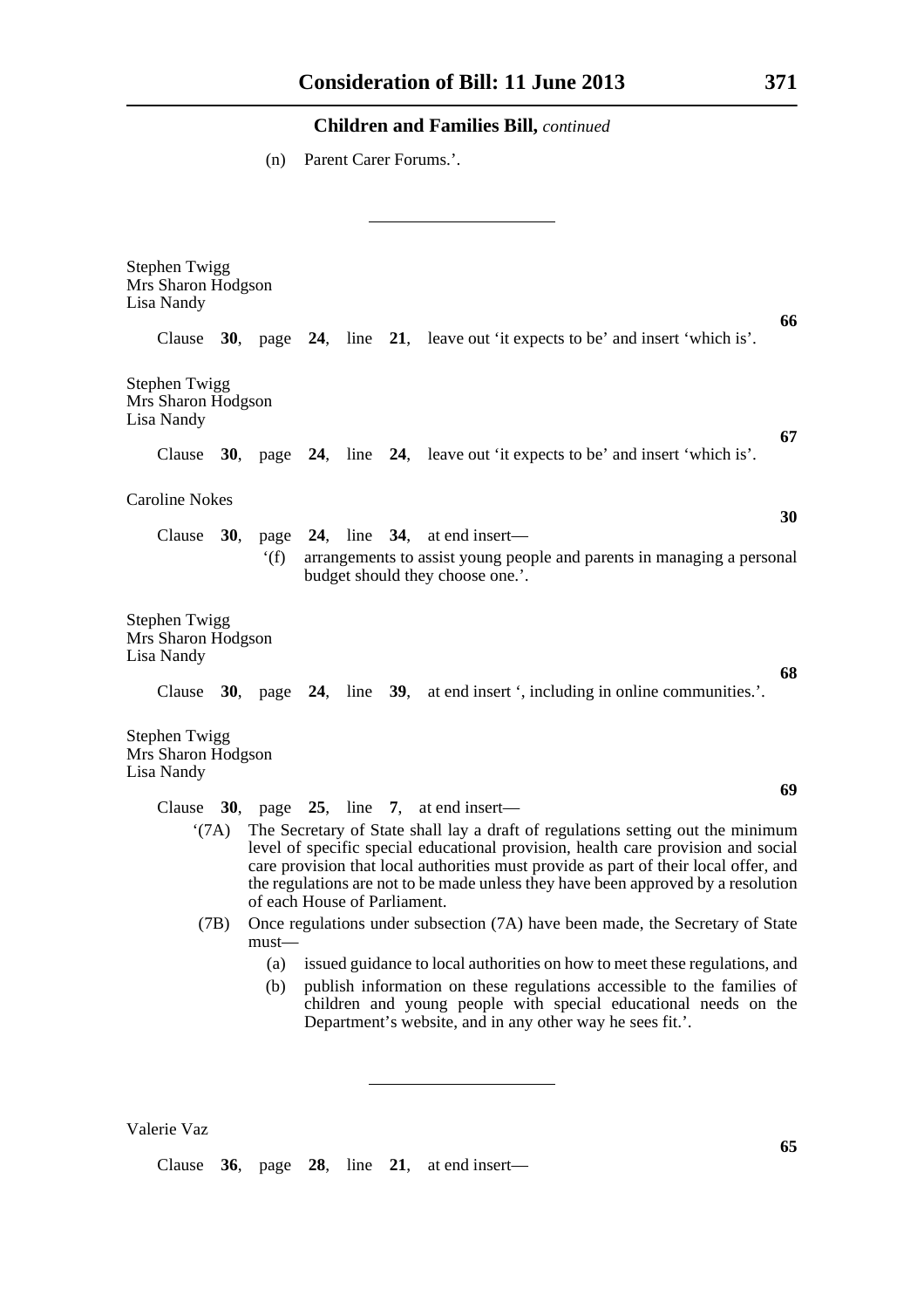$'(1A)$  A person acting on behalf of a school or a post-16 institution  $('A")$  must request an EHC needs assessment for a child or young person ("B") as soon as A becomes aware that B has been diagnosed with epilepsy or a related condition.'.

Mr Robert Buckland Mrs Sharon Hodgson

Clause **36**, page **29**, line **20**, leave out subsection (10).

Mr Robert Buckland

Clause **37**, page **30**, line **8**, leave out from 'provision' to end of line 10 and insert 'required by the child or young person.'.

Mr Robert Buckland Mrs Sharon Hodgson

Clause **37**, page **30**, line **13**, leave out subsection (4).

Mr Robert Buckland

Clause **38**, page **30**, line **35**, at end insert— '(g) an institution of higher education which the young person has accepted an offer from.'.

Secretary Michael Gove

Clause **41**, page **32**, line **28**, after 'needs,' insert—

'(ba) an independent school—

- (i) which has been entered on the register of independent schools in Wales (kept under section 158 of the Education Act 2002), and
- (ii) which is specially organised to make special educational provision for pupils with special educational needs,'.

Mr Robert Buckland Mrs Sharon Hodgson

Clause **42**, page **33**, line **6**, at end insert—

**40**

**44**

**41**

**45**

**17**

<sup>&#</sup>x27;(2A) If the plan specifies social care provision, the responsible local authority must secure the specified social care provision for the child or young person.'.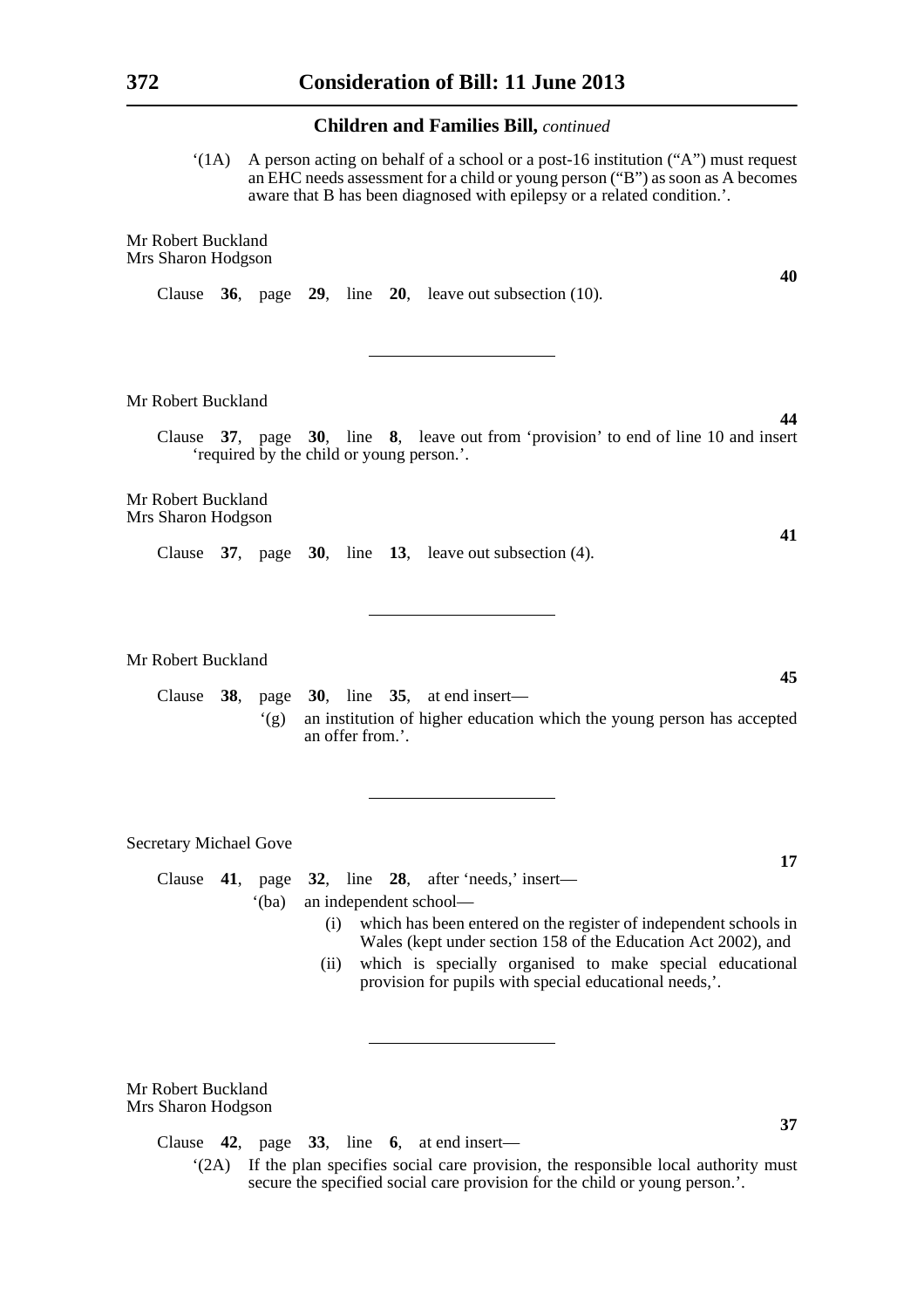| Mr Graham Stuart                         |                                                                                                                                                                                                                                                                                                                |  |
|------------------------------------------|----------------------------------------------------------------------------------------------------------------------------------------------------------------------------------------------------------------------------------------------------------------------------------------------------------------|--|
|                                          | 63<br>Clause 42, page 33, line 13, leave out 'suitable alternative arrangements' and insert<br>'arrangements suitable to the age, ability, aptitude and special needs of the child or young<br>person and has chosen not to receive assistance with making provision.'.                                        |  |
| Mr Robert Buckland<br>Mrs Sharon Hodgson | 42                                                                                                                                                                                                                                                                                                             |  |
|                                          | Clause $44$ , page $34$ , line 3, leave out subsection (5).                                                                                                                                                                                                                                                    |  |
| Mr Robert Buckland<br>Mrs Sharon Hodgson | 43                                                                                                                                                                                                                                                                                                             |  |
|                                          | Clause 45, page 34, line 37, leave out subsection (4).                                                                                                                                                                                                                                                         |  |
| Mr Graham Stuart                         | 64                                                                                                                                                                                                                                                                                                             |  |
| (4A)                                     | Clause $45$ , page $34$ , line $39$ , at end insert—<br>A local authority must not cease to maintain an EHC plan on the sole ground that<br>the child or young person is educated otherwise than at school in accordance with<br>section 7 of the Education Act 1996.'.                                        |  |
| Secretary Michael Gove                   |                                                                                                                                                                                                                                                                                                                |  |
|                                          | 18<br>Clause 48, page 36, line 19, at beginning insert 'Special educational'.                                                                                                                                                                                                                                  |  |
| Secretary Michael Gove                   |                                                                                                                                                                                                                                                                                                                |  |
|                                          | 19<br>Clause 48, page 36, line 20, leave out 'provision' and insert 'having been'.                                                                                                                                                                                                                             |  |
| Secretary Michael Gove                   |                                                                                                                                                                                                                                                                                                                |  |
|                                          | 20<br>Clause $48$ , page $36$ , line $21$ , at end insert—                                                                                                                                                                                                                                                     |  |
| (6)                                      | Subsection $(7)$ applies if—                                                                                                                                                                                                                                                                                   |  |
|                                          | an EHC plan is maintained for a child or young person, and<br>(a)<br>health care provision specified in the plan is acquired for him or her by<br>(b)<br>means of a payment made by a commissioning body under section<br>12A(1) of the National Health Service Act 2006 (direct payments for<br>health care). |  |
| (7)                                      | The health care provision is to be treated as having been arranged by the<br>commissioning body in pursuance of its duty under section 42(3) of this Act,<br>subject to any prescribed conditions or exceptions.                                                                                               |  |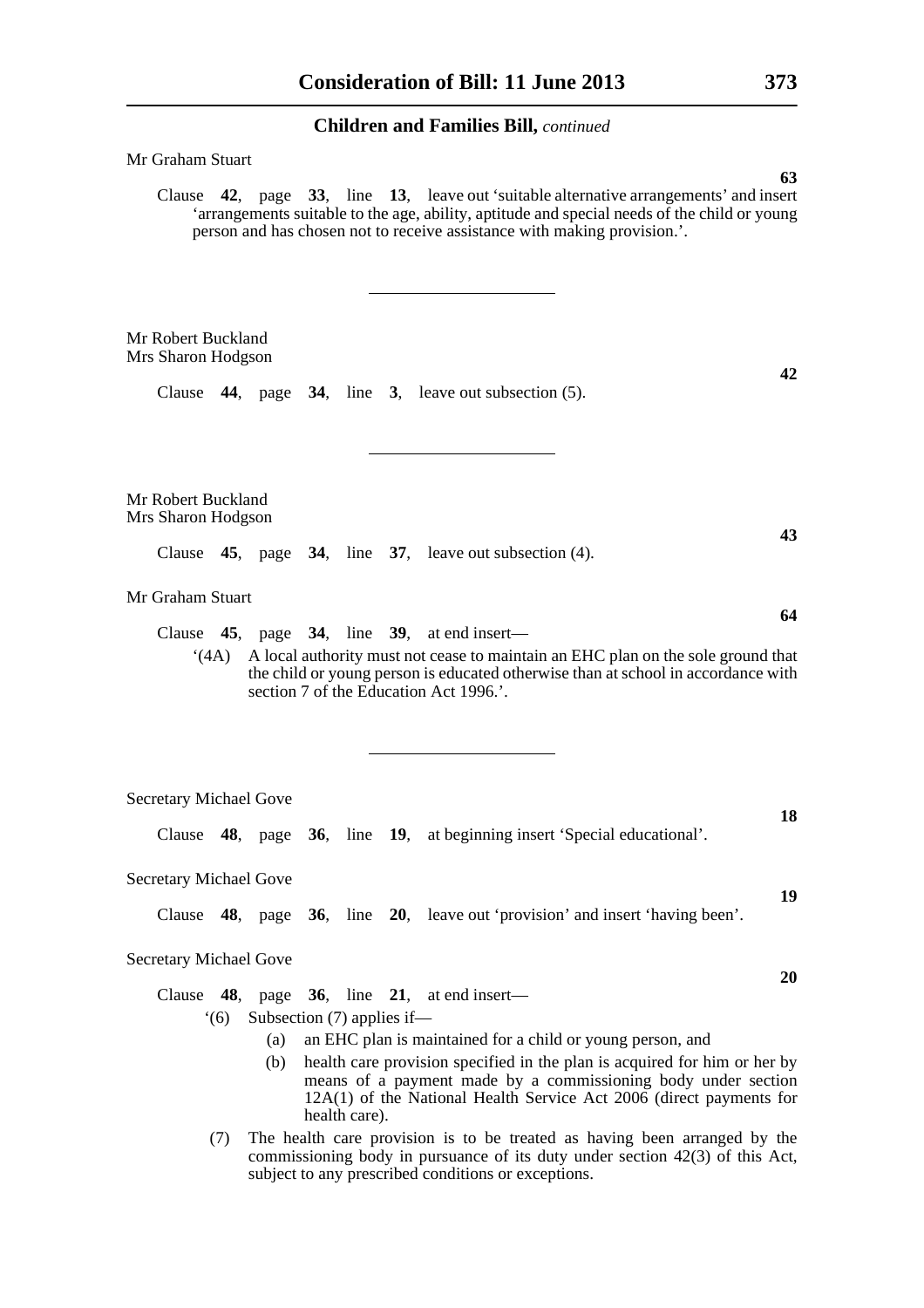(8) "Commissioning body", in relation to any specified health care provision, means a body that is under a duty to arrange health care provision of that kind in respect of the child or young person.'.

Stephen Twigg Mrs Sharon Hodgson Lisa Nandy

Clause **48**, page **36**, line **21**, at end add—

- '(6) This section will not have effect until an Order is made by the Secretary of State, subject to affirmative resolution by both Houses of Parliament.
- (7) Before making an Order under subsection (6), the Secretary of State must lay a copy of a report before both Houses of Parliament detailing findings from the pathfinder authorities established under the Special Educational Needs (Direct Payments) (Pilot Scheme) Order 2012, including but not limited to—
	- (a) the impact on educational outcomes for children and young people;
	- (b) the quality of provision received by children and young people;
	- (c) the value for money achieved;
	- (d) the impact on services provided for children and young people without EHC plans, or those for whom direct payments were not made.
- (8) The Secretary of State may not prepare a report under subsection (7) until September 2014.
- (9) An Order made under subsection (6) may amend this section as the Secretary of State deems necessary to ensure the effective operation of personal budgets, having had regard to the finding of the report produced by virtue of subsection  $(7).'.$

Secretary Michael Gove

Clause **49**, page **36**, line **28**, after 'authority', insert 'in England'.

Mr Robert Buckland Mrs Sharon Hodgson

|  |  |  | Clause 50, page 37, line 18, at end insert $\cdot$ ;    |
|--|--|--|---------------------------------------------------------|
|  |  |  | (g) the social care provision specified in an EHC plan; |

(h) the healthcare provision specified in an EHC plan.'.

**70**

**21**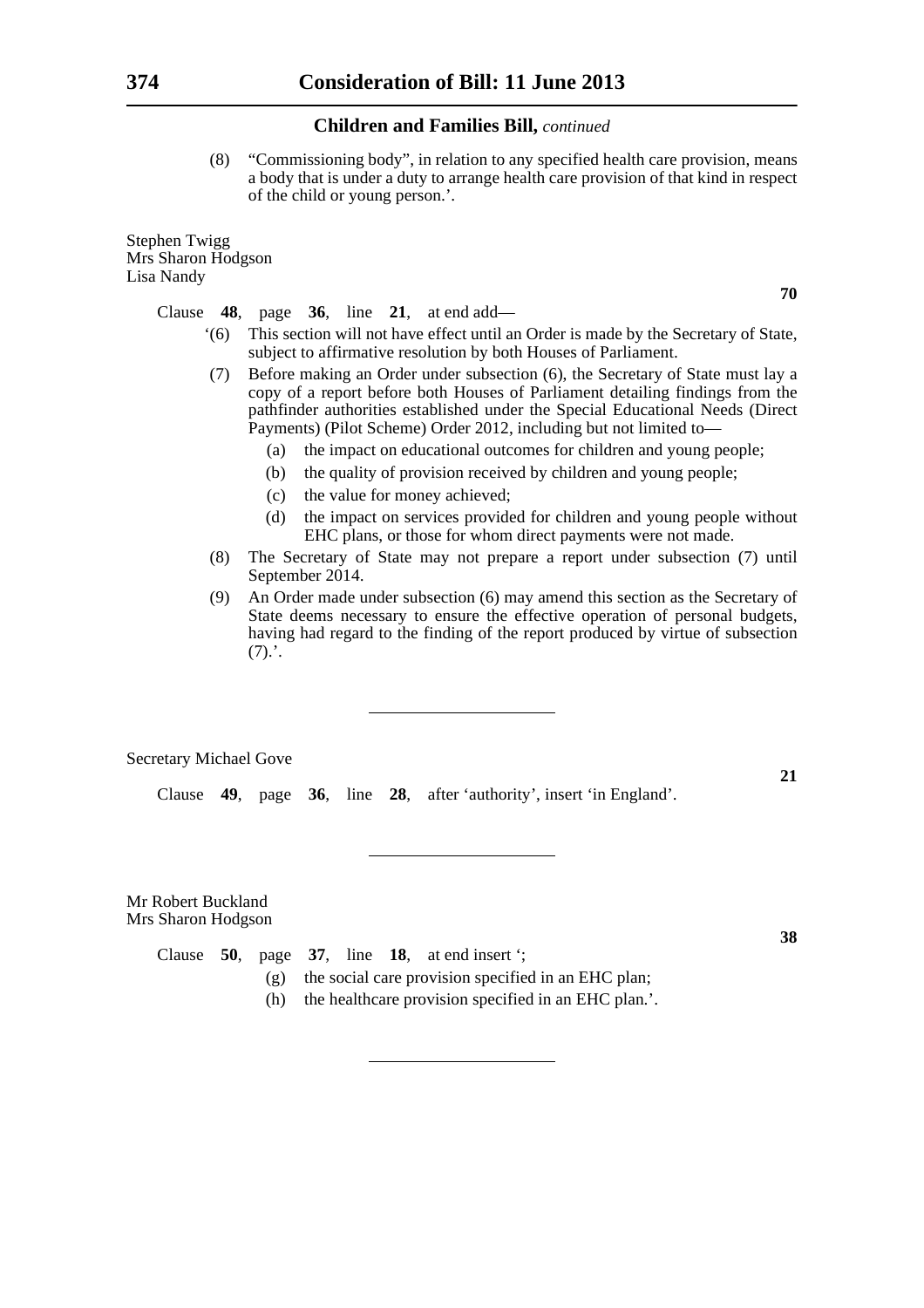| <b>Children and Families Bill, continued</b>                                                                                                                                                   |
|------------------------------------------------------------------------------------------------------------------------------------------------------------------------------------------------|
| Mr Robert Buckland<br>Mrs Sharon Hodgson<br>47                                                                                                                                                 |
| Page 48, line 35, leave out Clause 69.                                                                                                                                                         |
|                                                                                                                                                                                                |
| Stephen Twigg<br>Mrs Sharon Hodgson<br>Lisa Nandy<br>71                                                                                                                                        |
| Clause $65$ , page $45$ , line $37$ , leave out '19' and insert '25'.                                                                                                                          |
| Stephen Twigg<br>Mrs Sharon Hodgson<br>Lisa Nandy<br>72                                                                                                                                        |
| 65, page 46, line 11, leave out '19' and insert '25'.<br>Clause                                                                                                                                |
|                                                                                                                                                                                                |
| <b>Stephen Twigg</b><br>Mrs Sharon Hodgson<br>Lisa Nandy                                                                                                                                       |
| 73<br>Clause 67, page 47, line 21, leave out 'such persons as the Secretary of State sees<br>fit' and insert 'publicly, for a period of not less than 90 days'.                                |
| <b>Stephen Twigg</b><br>Mrs Sharon Hodgson<br>Lisa Nandy<br>74                                                                                                                                 |
| Clause 67, page 47, line 22, leave out 'by them' and insert 'as part of that<br>consultation'.                                                                                                 |
| <b>Stephen Twigg</b><br>Mrs Sharon Hodgson<br>Lisa Nandy                                                                                                                                       |
| 75<br>page 47, line 23, leave out subsections (3) to (8) and insert—<br>Clause $67$ ,                                                                                                          |
| A code, or revision of a code, does not come into operation until the Secretary of<br>(3)<br>State by order so provides.                                                                       |
| The power conferred by subsection (3) shall be made by statutory instrument.<br>(4)                                                                                                            |
| An order bringing a code, or revision of a code, into operation may not be made<br>(5)<br>unless a draft order has been laid before and approved by resolution of each<br>House of Parliament. |

(6) When an Order or draft of an order is laid, the code or revision of a code to which it relates must also be laid.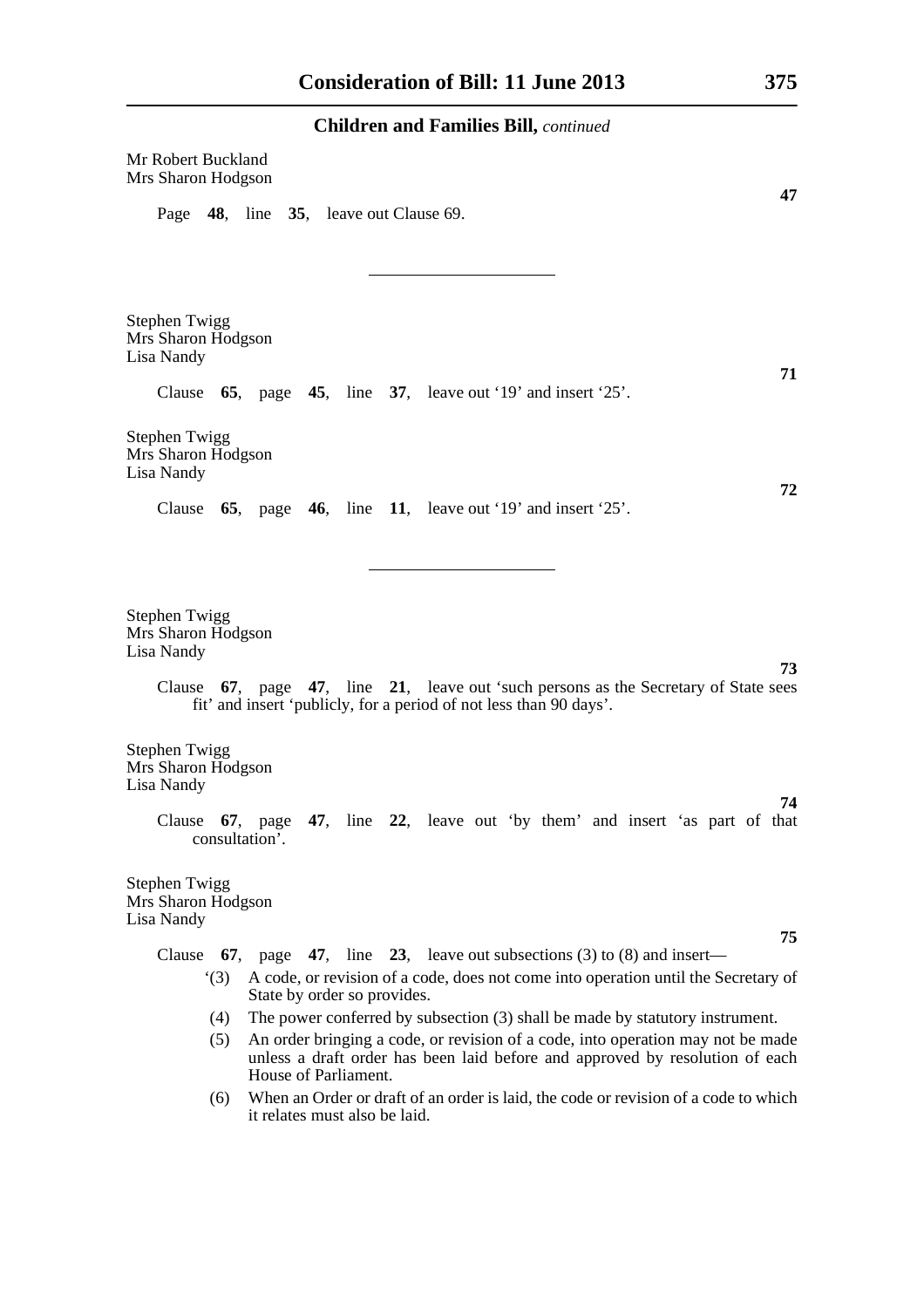(7) No order or draft of an order may be laid until the consultation required by subsection (2) has taken place.'.

#### Mr Robert Buckland

Clause **72**, page **49**, line **46**, leave out from 'education,' to end of line 1 on page 50.

Stephen Twigg Mrs Sharon Hodgson Lisa Nandy

> Clause **73**, page **50**, line **16**, at beginning insert 'If, after a consultation period of not less than three months, and the publication of a response to the consultation, the Secretary of State is satisfied with the provisions, he may make an order so that'.

Stephen Twigg Mrs Sharon Hodgson Lisa Nandy

Page **50**, line **29**, leave out Clause 75.

Lisa Nandy Ian Murray Kate Green Mrs Sharon Hodgson

Clause **87**, page **59**, line **9**, leave out subsection (8) and insert—

'(8) Regulations under section 75E may provide for the taking of leave under section 75E in a single period, or in non-consecutive periods, or in periods shorter than the period which constitutes, for the employee, a week's leave.'.

Secretary Michael Gove

Clause **87**, page **66**, leave out line 34 and insert—

- '(b) a person who is an employer or former employer of such a person.
- (2A) In subsection (2)(b) "employer", in relation to a person falling within subsection  $(2)(a)$  who is an employed earner, includes a person who is a secondary contributor as regards that employed earner.
- (2B) The conditions as to employment or self-employment that may be specified in provision under section  $75E(2)$  or (5) or  $75G(2)$  or (5) include conditions as to being in employed or self-employed earner's employment.

#### **76**

**48**

# **77**

**54**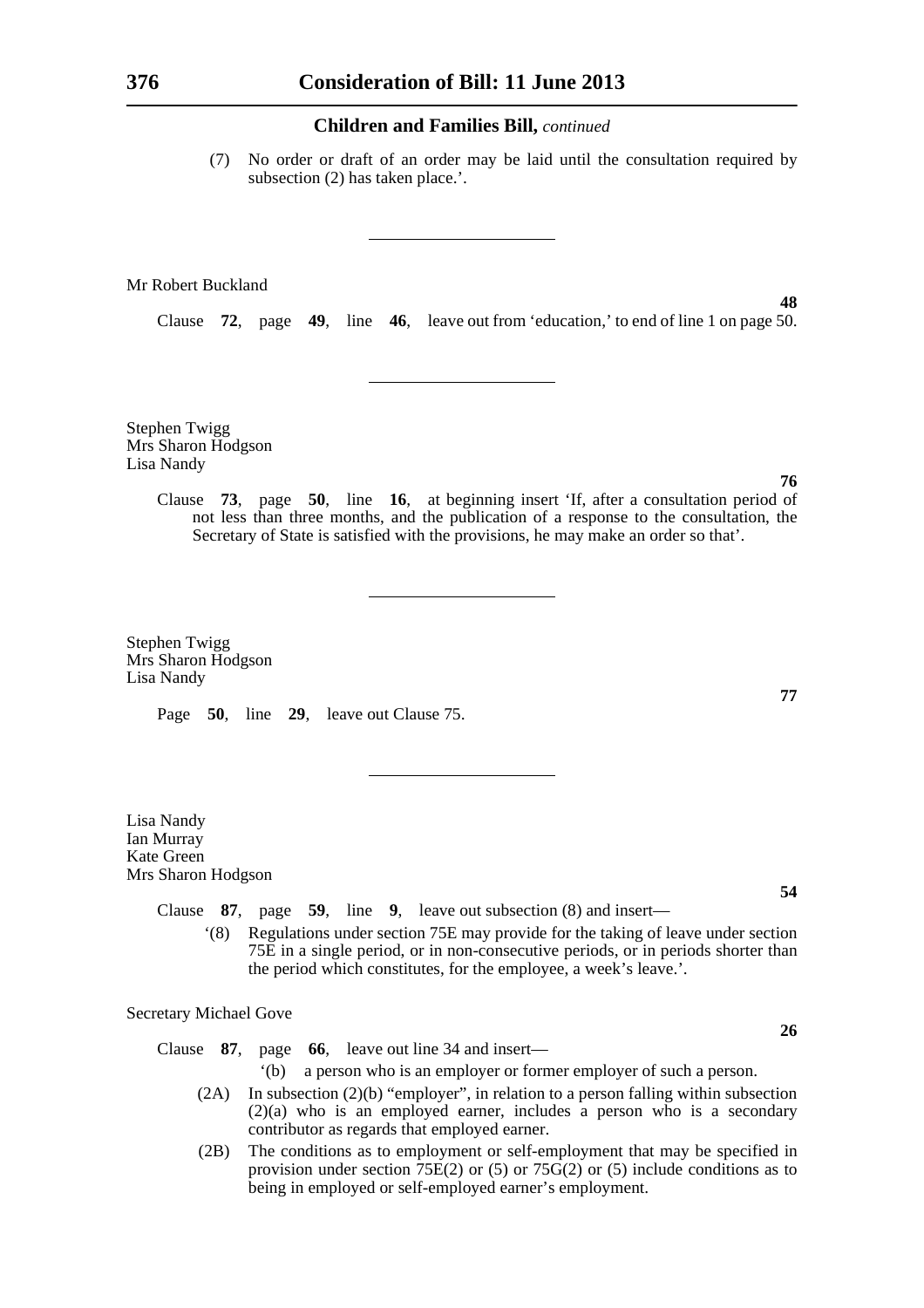- (2C) In subsections (2A) and (2B)—
	- "employed earner" and "self-employed earner" have the meaning given by section 2 of the Social Security Contributions and Benefits Act 1992, subject for these purposes to the effect of regulations made under section  $2(2)(b)$  of that Act (persons who are to be treated as employed or selfemployed earners);
	- "employment", in the case of employment as an employed or self-employed earner, has the meaning given by section 122 of that Act;
	- "secondary contributor", as regards an employed earner, means a person who—
		- (a) is indicated by section  $7(1)$  of that Act, as that subsection has effect subject to section 7(2) of that Act, as being a secondary contributor as regards the earner, or
		- (b) is indicated by regulations under section  $7(2)$  of that Act as being a person to be treated as a secondary contributor as regards the earner.'.

Lisa Nandy Ian Murray Kate Green Mrs Sharon Hodgson

Clause **97**, page **91**, line **9**, after 'take', insert 'reasonable'.

Lisa Nandy Ian Murray Kate Green Mrs Sharon Hodgson

Clause **97**, page **94**, line **6**, after 'take', insert 'reasonable'.

Lisa Nandy Ian Murray Kate Green Mrs Sharon Hodgson

> Clause **102**, page **110**, line **36**, leave out 'If an employer allows an employee to appeal' and insert 'Where an employee appeals'.

Lisa Nandy Ian Murray Kate Green Mrs Sharon Hodgson

Clause **102**, page **111**, line **19**, leave out 'where the employer allows the employee

**55**

**56**

**57**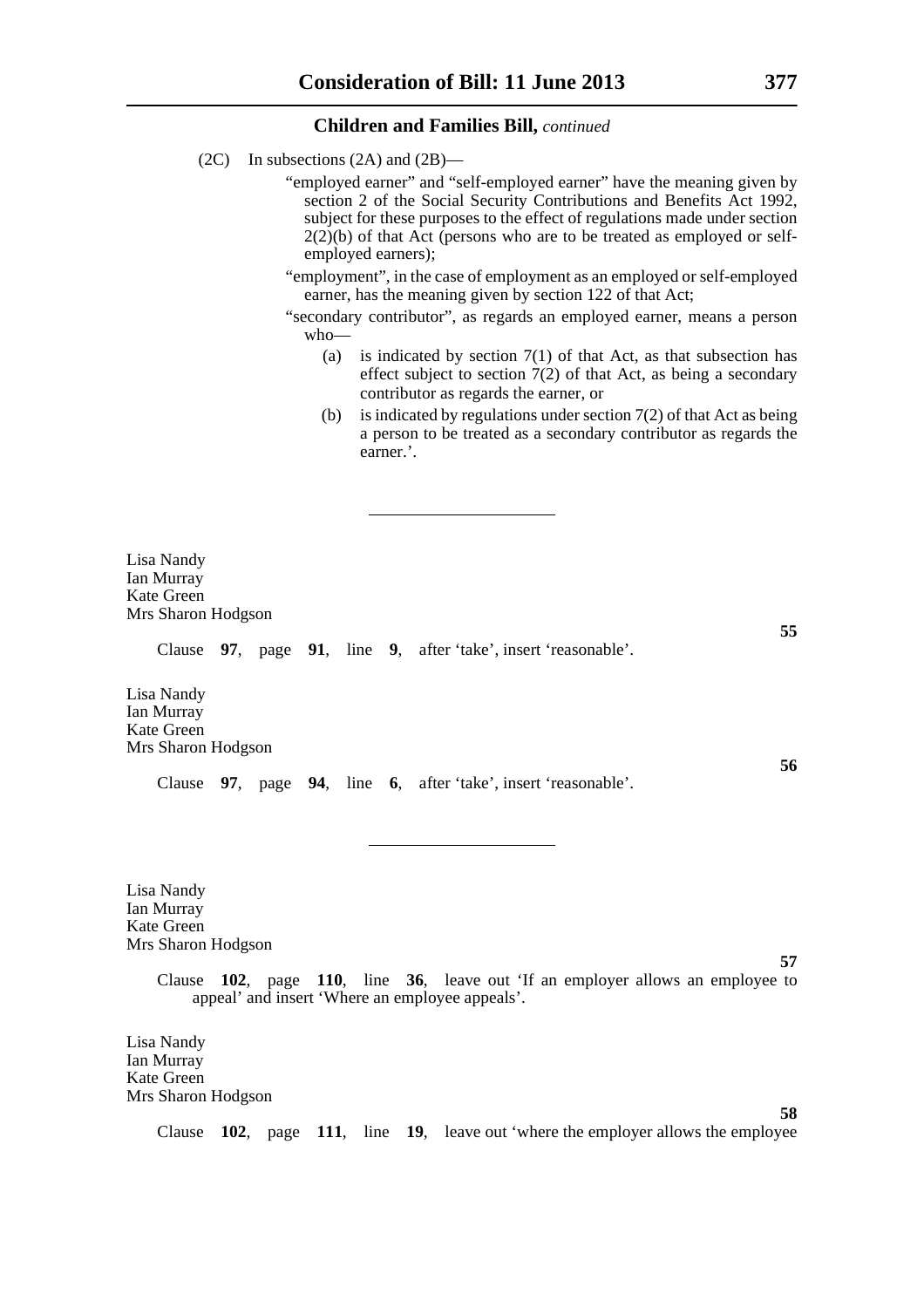to appeal' and insert 'where an employee appeals'.

Secretary Michael Gove

Clause **107**, page **113**, line **39**, at end insert—

- '(2) Subsections (3) to (5) apply if section 85(1) of the Legal Aid, Sentencing and Punishment of Offenders Act 2012 ("the 2012 Act") comes into force on or before the day on which this Act is passed.
- (3) Section 85 of the 2012 Act (removal of £5,000 limit on certain fines on conviction by magistrates' court) applies in relation to the following offences as if the offences were relevant offences (as defined in section 85(3) of that Act)—
	- (a) the offence contained in the new section  $51C(4)$  to be inserted into the Childcare Act 2006 by paragraph 13 of Schedule 4 to this Act;
	- (b) the offence contained in the new section  $51F(1)$  to be inserted into that Act by paragraph 13 of that Schedule;
	- (c) the offence contained in the new section  $61D(4)$  to be inserted into that Act by paragraph 26 of that Schedule;
	- (d) the offence contained in the new section  $61G(1)$  to be inserted into that Act by paragraph 26 of that Schedule;
	- (e) the offence contained in the new section  $69C(6)$  to be inserted into that Act by paragraph 36 of that Schedule;
	- (f) the offence contained in the new section  $76B(3)$  to be inserted into that Act by paragraph 46 of that Schedule.
- (4) Section 85 of the 2012 Act (removal of £5,000 limit on certain fines on conviction by magistrates' court) applies in relation to the power in the new section 69A(1)(b) to be inserted into the Childcare Act 2006 by paragraph 35 of Schedule 4 to this Act as if the power were a relevant power (as defined in section 85(3) of the 2012 Act).
- (5) Regulations described in section 85(11) of the 2012 Act may amend, repeal or otherwise modify a provision of this Act or the Childcare Act 2006.'.

Secretary Michael Gove

- Schedule **1**, page **116**, leave out lines 5 to 12 and insert—
	- '"(2A) Regulations may make provision permitting the disclosure of prescribed information entered in the register, or compiled from information entered in the register—
		- (a) to an adoption agency or to a Welsh, Scottish or Northern Irish adoption agency for any prescribed purpose, or
		- (b) for the purpose of enabling the information to be entered in a register which is maintained in respect of Wales, Scotland or Northern Ireland and which contains information about children who are suitable for adoption or prospective adopters who are suitable to adopt a child."'.

**28**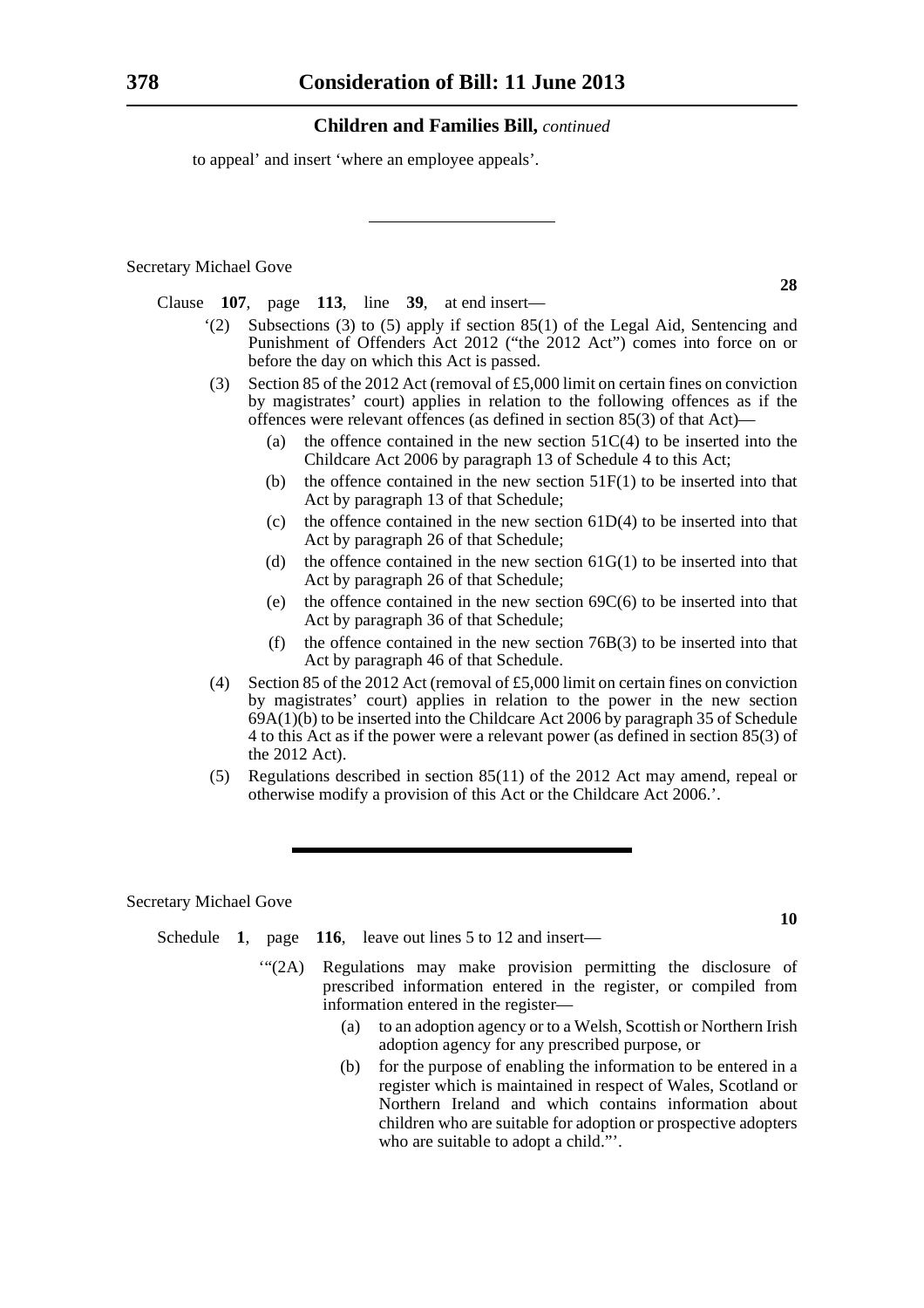| <b>Secretary Michael Gove</b>                                                                                                                                                                                                                    | 11 |
|--------------------------------------------------------------------------------------------------------------------------------------------------------------------------------------------------------------------------------------------------|----|
| Schedule 1, page 116, line 13, after $(4)$ insert $-$<br>$(a)$ '.                                                                                                                                                                                |    |
| <b>Secretary Michael Gove</b>                                                                                                                                                                                                                    |    |
| Schedule 1, page 116, line 13, at end insert— $\cdot$ , and<br>(b) after " $(2)$ " insert "or $(2A)$ "                                                                                                                                           | 12 |
| <b>Secretary Michael Gove</b>                                                                                                                                                                                                                    | 13 |
| Schedule 1, page 116, line 17, at end insert—<br>$'( )$ in paragraph (a) after "(2)" insert "or (2A)",'.                                                                                                                                         |    |
| <b>Secretary Michael Gove</b>                                                                                                                                                                                                                    |    |
| Schedule 1, page 116, line 21, leave out $(2A)(a)$ and insert $(2A)$ .                                                                                                                                                                           | 14 |
| <b>Secretary Michael Gove</b>                                                                                                                                                                                                                    |    |
| Schedule 1, page 116, line 22, leave out 'after "subsection" insert " $(2A)(b)$ or"<br>and insert 'for "to whom information is disclosed under subsection (3)" substitute "in<br>respect of information disclosed under subsection (2A) or (3)". | 15 |

#### Secretary Michael Gove

Schedule **3**, page **149**, line **25**, leave out 'young person' and insert 'person over compulsory school age but under 25'.

#### Secretary Michael Gove

Schedule **3**, page **151**, line **7**, at end insert—

*'Local Government Act 1974 (c. 7)*

61A In Schedule 5 to the Local Government Act 1974 (matters not subject to investigation by Local Commissioners), in paragraph 5(2)(b) for "by section 312" substitute "by section 579(1)".

*Disabled Persons (Services, Consultation and Representation) Act 1986 (c. 33)*

- 61B (1) In the Disabled Persons (Services, Consultation and Representation) Act 1986, section 5 (disabled persons leaving special education) is amended as follows.
	- (2) In subsection  $(1)$ 
		- (a) in paragraph (a) after "needs)" insert ", or have maintained an EHC plan under section 37 of the Children and Families Act 2013,", and
		- (b) in paragraph (b) after "statement" (in both places) insert "or plan".
	- (3) In subsection (2)—

**23**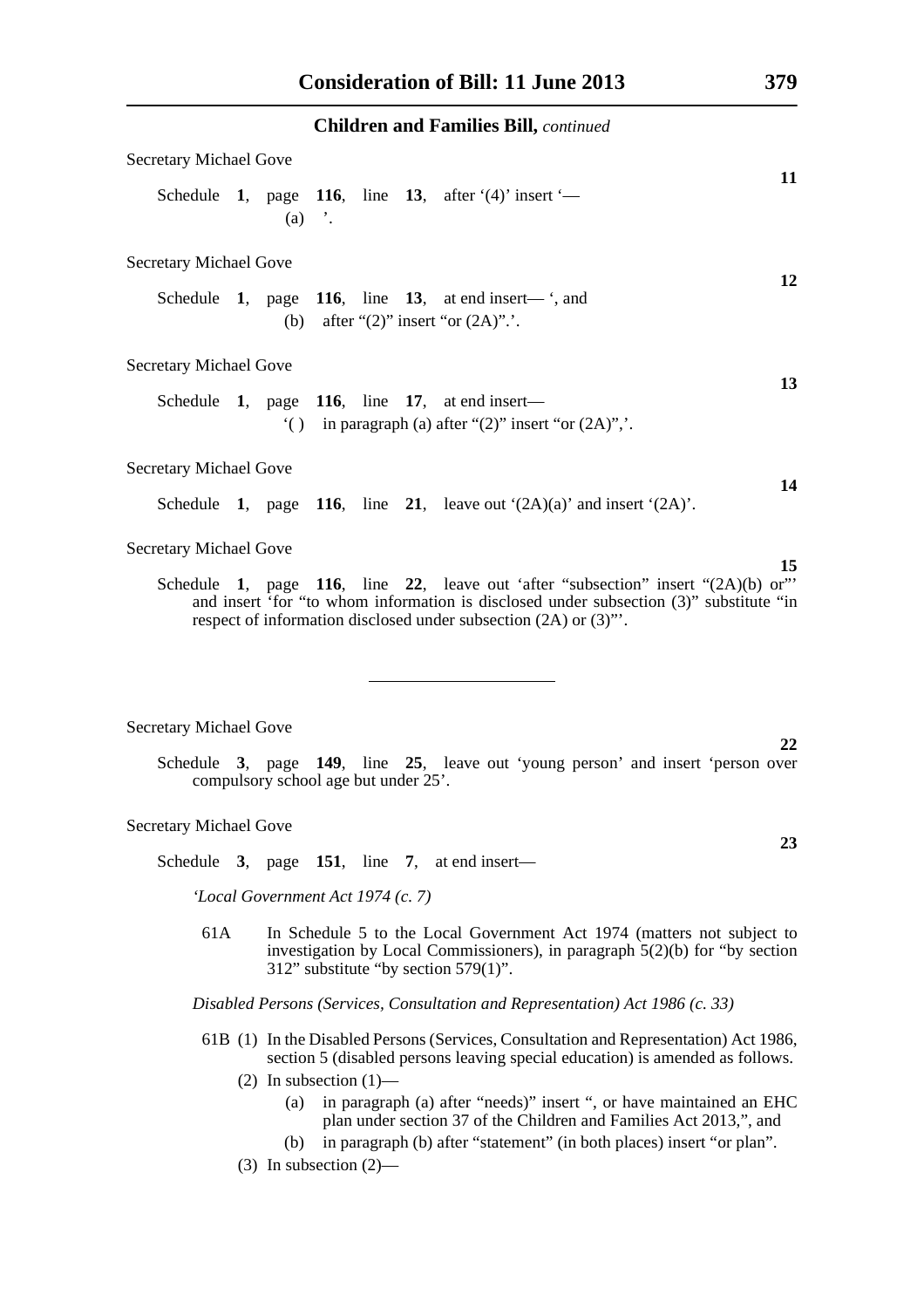- (a) in paragraph (a) after "statement" insert ", or secure the preparation of an EHC plan,",
- (b) in paragraph (b) after "statement" insert "or plan", and
- (c) after "making the statement" insert ", securing the preparation of the plan".
- (4) After subsection (8) insert—
	- "(8A) Regulations under section (*Transfer of EHC plans*) of the Children and Families Act 2013 (transfer of EHC plans) may make such provision as appears to the Secretary of State to be necessary or expedient in connection with subsections (1) to (7) of this section."
- (5) In subsection (9), in paragraph (a) of the definition of "the responsible authority", after "1996" insert "or (as the case may be) Part 3 of the Children and Families Act 2013".

*Value Added Tax Act 1994 (c. 23)*

- 61C (1) In Schedule 9 to the Value Added Tax Act 1994, in Part 2 (groups of goods and services the supply of which is exempt from VAT), group  $\vec{6}$  (education) is amended as follows.
	- $(2)$  In item  $5B$ 
		- (a) after paragraph (b) insert—
			- "(ba) aged 19 or over and for whom an EHC plan is maintained,", and
		- (b) in paragraph (d), after "paragraph" insert "(ba) or".
	- (3) in note (5B), after "item (5B)," insert ""EHC plan" and" and for "has the same meaning" substitute "have the same meanings".

*School Standards and Framework Act 1998 (c. 31)*

- 61D The School Standards and Framework Act 1998 is amended as follows.
- 61E (1) Section 98 (admission for nursery education or to nursery or special school: children with statements of special educational needs) is amended as follows.
	- (2) In subsection (7) after "for whom" insert "EHC plans are maintained under section 37 of the Children and Families Act 2013 or"
	- (3) In the title after "special education needs" insert "or EHC plans".
- 61F (1) Section 123 (nursery education: children with special educational needs) is amended as follows.
	- (2) In subsection (1), for the words from "(except" to the end substitute "to have regard to the provisions of the code of practice issued under section 66 of the Children and Families Act 2013 (in the case of education in England) or section 313(2) of the Education Act 1996 (in the case of education in Wales)."
	- (3) After subsection (1) insert—
		- "(1A) Subsection (1) does not apply in so far as the person in question is already under a duty to have regard to the provisions of the code of practice in question."
	- (4) In subsection (2)—
		- (a) for "That code of practice" substitute "The code of practice in question", and
		- (b) after "functions under" insert "Part 3 of the Children and Families Act 2013 or (as the case may be)".

 $(5)$  In subsection  $(3)$ —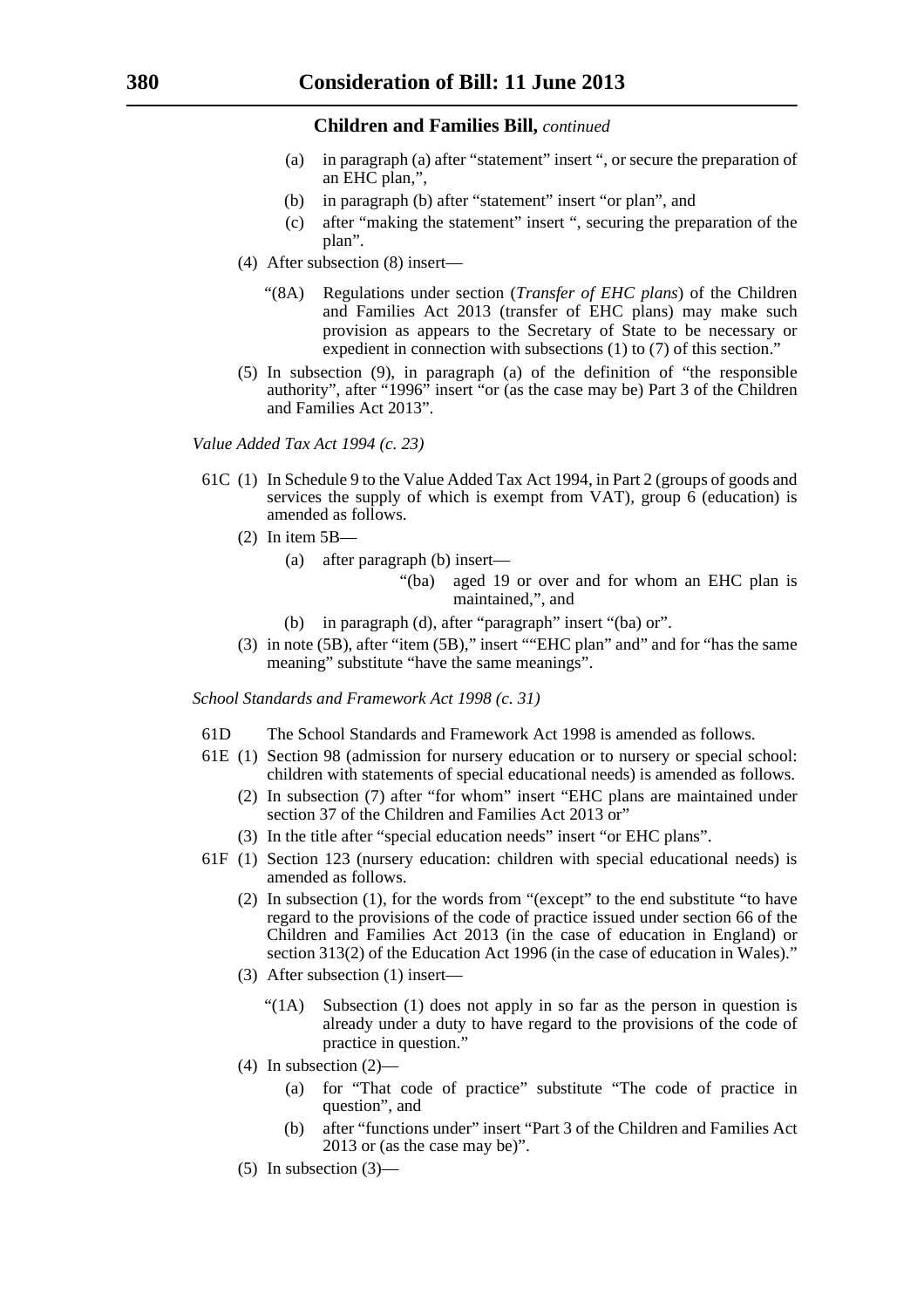- (a) for "that code of practice" substitute "the code of practice in question", and
- (b) after "functions under" insert "Part 3 of the Children and Families Act 2013 or (as the case may be)".
- (6) In subsection (3A)(b) after "no" insert "EHC plan or".
- 61G In Part A1 of Schedule 22 (disposals of land in case of foundation, voluntary and foundation special schools in England), in paragraph A23(9), in paragraph (d) of the definition of "children's services"—
	- (a) after "learning difficulty" insert "or disability", and
	- (b) omit "66,".

*Learning and Skills Act 2000 (c. 21)*

- 61H The Learning and Skills Act 2000 is amended as follows.
- 61I In section 35 (conditions imposed by Welsh Ministers on financial resources provided by them), in subsection (3)(f) omit "139A or".
- 61J In section 41 (discharge by the Welsh Ministers of certain functions in relation to persons with learning difficulties), in subsection (1)(b) omit "139A or".'.

Secretary Michael Gove

Schedule **3**, page **151**, line **8**, leave out 'In the Learning and Skills Act 2000'.

Secretary Michael Gove

**25** Schedule **3**, page **151**, line **10**, leave out from beginning to end of line 12 and insert— '63 In consequence of the repeals made by paragraphs 61I, 61J and 62—

- (a) omit paragraph 76 of Schedule 1 to the Education and Skills Act 2008;
- (b) section 80 of the Education and Skills Act 2008 is repealed.

*Education Act 2002 (c. 32)*

- 64 The Education Act 2002 is amended as follows.
- 65 In section 92 (pupils with statements of special educational needs: application of National Curriculum for England)—
	- (a) for the words from "a statement" to "special educational needs" substitute "an EHC plan maintained for the pupil",
	- (b) for "the statement" substitute "the plan", and
	- (c) in the heading for "statements of special educational needs" substitute "EHC plans".
- 66 (1) Section 94 (information concerning directions under section 93) is amended as follows.
	- (2) In subsection (3), for the words from "by virtue of" to the end substitute "and the responsible authority ought to be required to secure an EHC needs assessment for the pupil under section 36 of the Children and Families Act  $2013$  (or, if an EHC plan is maintained for the pupil, a re-assessment under section 44 of that Act)."
	- (3) In subsection (5), for the words from "consider" to the end substitute "make a determination in respect of the pupil under section 36(3) of the Children and Families Act 2013 (or, if an EHC plan is maintained for the pupil, under that section as it applies to re-assessments by virtue of regulations under section 44  $(7)$ )."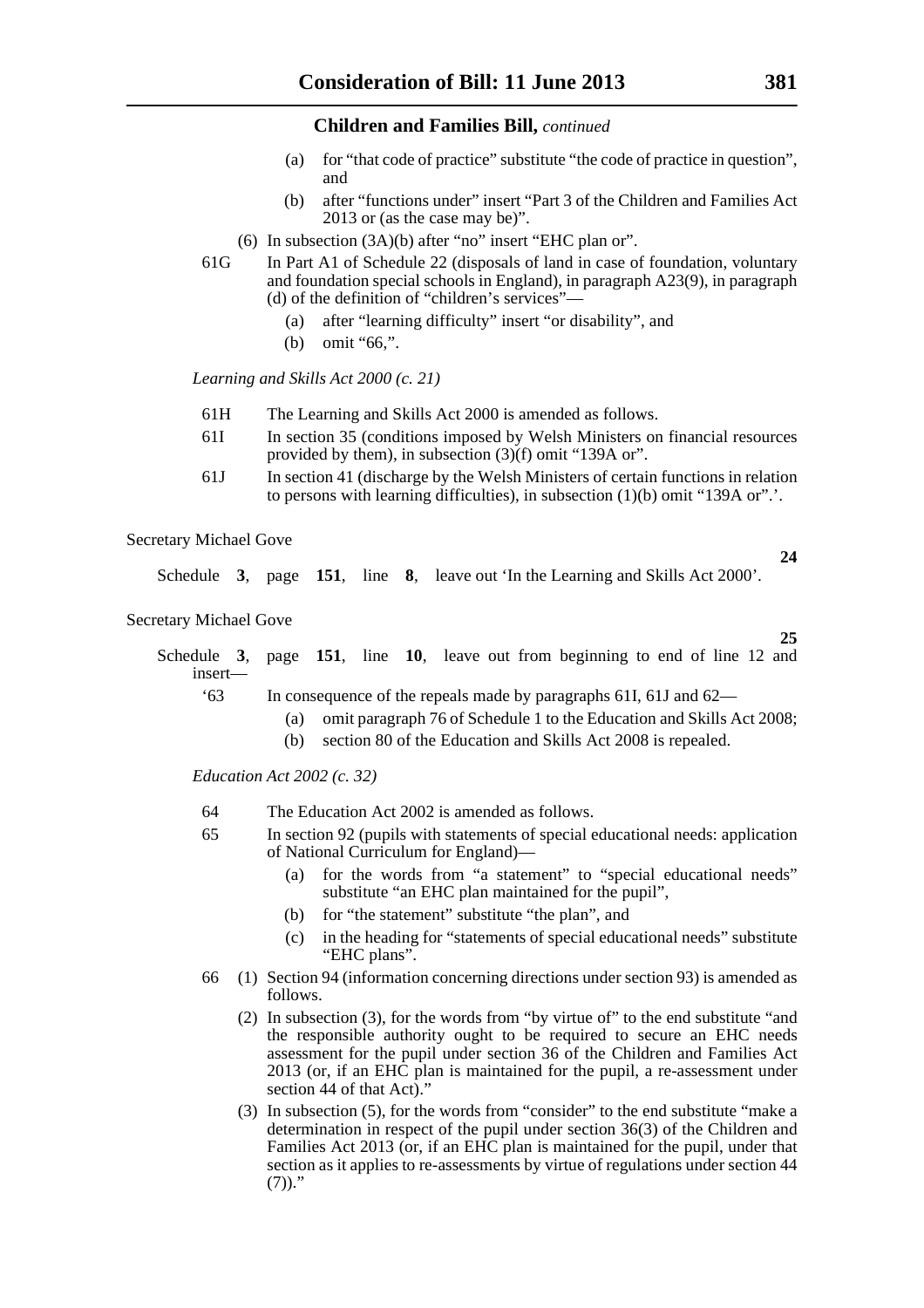(4) In subsection (6), for "Part 4 of the Education Act 1996" substitute "Part 3 of the Children and Families Act 2013 (see section 23 of that Act)".

*Nationality, Immigration and Asylum Act 2002 (c. 41)*

- 67 (1) Section 36 of the Nationality, Immigration and Asylum Act 2002 (education of children who are residents of accommodation centres) is amended as follows.
	- (2) In subsection (3)(b), after "named in" insert "an EHC plan maintained for the child under section 37 of the Children and Families Act 2013 or".
	- (3) In subsection (5), omit the "and" after paragraph (d) and after paragraph (e) insert—
		- "(f) sections 33 and 34 of the Children and Families Act 2013 (mainstream education for children with special educational needs), and
		- (g) sections 38 and 39 of that Act (EHC plan: request of parent for named school etc)."
	- (4) After subsection (5) insert—
		- "(5A) The powers of the First-tier Tribunal on determining an appeal under section  $50(2)(c)$  of the Children and Families Act  $20\overline{13}$  (appeals against certain aspects of content of EHC plan) are subject to subsection (2) above."
	- (5) In subsection (6), omit "the First-tier Tribunal or".
	- $(6)$  In subsection  $(7)$ 
		- (a) after "function under this Act" insert ", Part 3 of the Children and Families Act 2013", and
		- (b) in paragraph (a), after "special educational provision" insert "called for by his special educational needs or".
	- (7) In subsection (9), after paragraph (a) insert—
		- "(aa) section 36 of the Children and Families Act 2013 (assessment of education, health and care needs: England) shall have effect as if an accommodation centre were a school,".

*Children Act 2004 (c. 31)*

- 68 In section 10(9) of the Children Act 2004 (co-operation arrangements in respect of children may include arrangements in respect of certain young people), in paragraph (c)—
	- (a) after "but under the age of 25" insert "—
		- (i) for whom an EHC plan is maintained, or
		- $(ii)$  ", and
	- (b) after "learning difficulty" insert "or disability".

*Education and Inspections Act 2006 (c. 40)*

69 In section 16 of the Education and Inspections Act 2006 (consultation before publishing proposals for discontinuance of maintained schools), in subsection  $(1)(c)$ , after "maintain" insert "an EHC plan or".

*Education and Skills Act 2008 (c. 25)*

- 70 The Education and Skills Act 2008 is amended as follows.
- 71 In section 4 (meaning of appropriate full-time education or training)—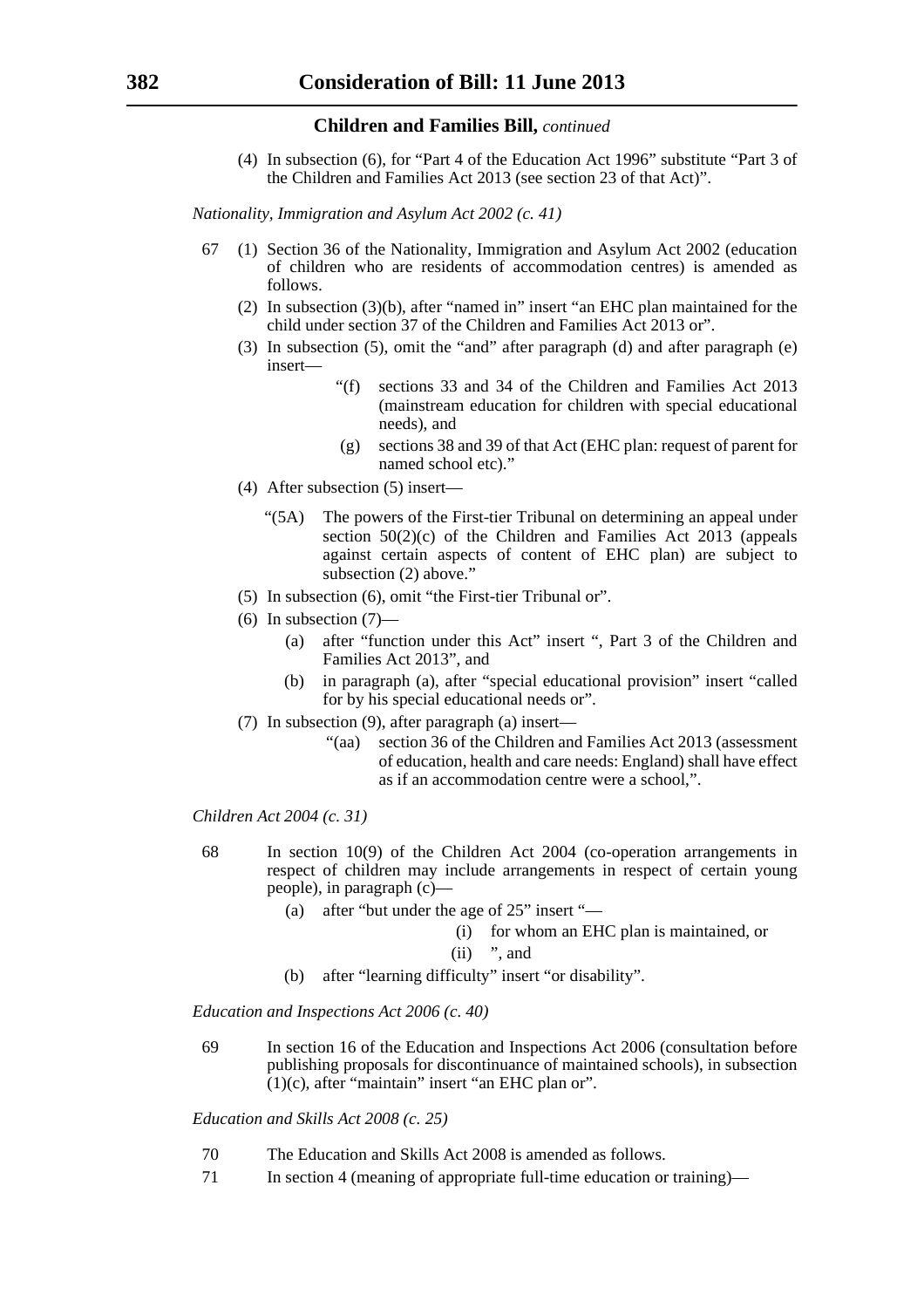- (a) in subsection (1)(b), for "learning difficulty" substitute "special educational needs", and
- (b) omit subsection (3).
- 72 In section 17 (sharing and use of information held for purposes of support services or functions under Part 1), in subsection (8)(b)-
	- (a) for "a learning difficulty" substitute "special educational needs", and
	- (b) omit the words from "and subsections (6) and (7)" to the end.
- 73 In section 47 (attendance notice: description of education or training)—
	- (a) in subsection  $(5)(b)(ii)$ , for "learning difficulty" substitute "special educational needs", and
	- (b) omit subsection (6).
- 74 In section 78(1) (Part 2: supplementary), in the definition of "relevant young adult"—
	- (a) for "a learning difficulty" substitute "special educational needs (within the meaning given by section  $579(1)$  of the Education Act 1996)", and
	- (b) omit the words from "and subsections (6) and (7)" to the end.
- 75 In section 132 (providers of independent education or training for 16 to 18 year olds)—
	- (a) in subsection  $(4)(a)$ , for the words from "a statement" to "needs)" substitute "an EHC plan is maintained",
	- (b) in subsection (4)(b), for "a statement was so" substitute "an EHC plan was".
	- (c) in subsection  $(4)(b)(i)$ , after "school" insert "or (if later) the person ceased to be a student at his or her last post-16 institution",
	- (d) in subsection (4)(b)(ii), after "institution" insert "in England mentioned in subsection (2)", and
	- (e) in subsection (6), after the definition of "an academic year" insert— ""post-16 institution" has the meaning given by section 72(2) of the Children and Families Act 2013;".

*Apprenticeships, Skills, Children and Learning Act 2009 (c. 22)*

- 76 The Apprenticeships, Skills, Children and Learning Act 2009 is amended as follows.
- 77 In section 83 (power to secure provision of apprenticeship training)—
	- (a) in subsection  $(1)(b)$ , for "are subject to learning difficulty assessment" substitute "for whom an EHC plan is maintained",
	- (b) in subsection (2)(b), for "learning difficulties" substitute "special educational needs", and
	- (c) omit subsection (4).
- 78 In section 86 (education and training for persons aged 19 or over etc), in subsection (1)(a), for "who are subject to learning difficulty assessment" substitute "for whom an EHC plan is maintained".
- 79 In section 87 (learning aims for persons aged 19 or over: provision of facilities), in subsection  $(3)(a)$ , for "who are subject to learning difficulty assessment" substitute "for whom an EHC plan is maintained".
- 80 In section 101 (financial resources: conditions), in subsection  $(5)(f)$ 
	- (a) after "specified in" insert "an EHC plan or", and
	- (b) omit "139A or".
- 81 In section 115 (persons with learning difficulties)—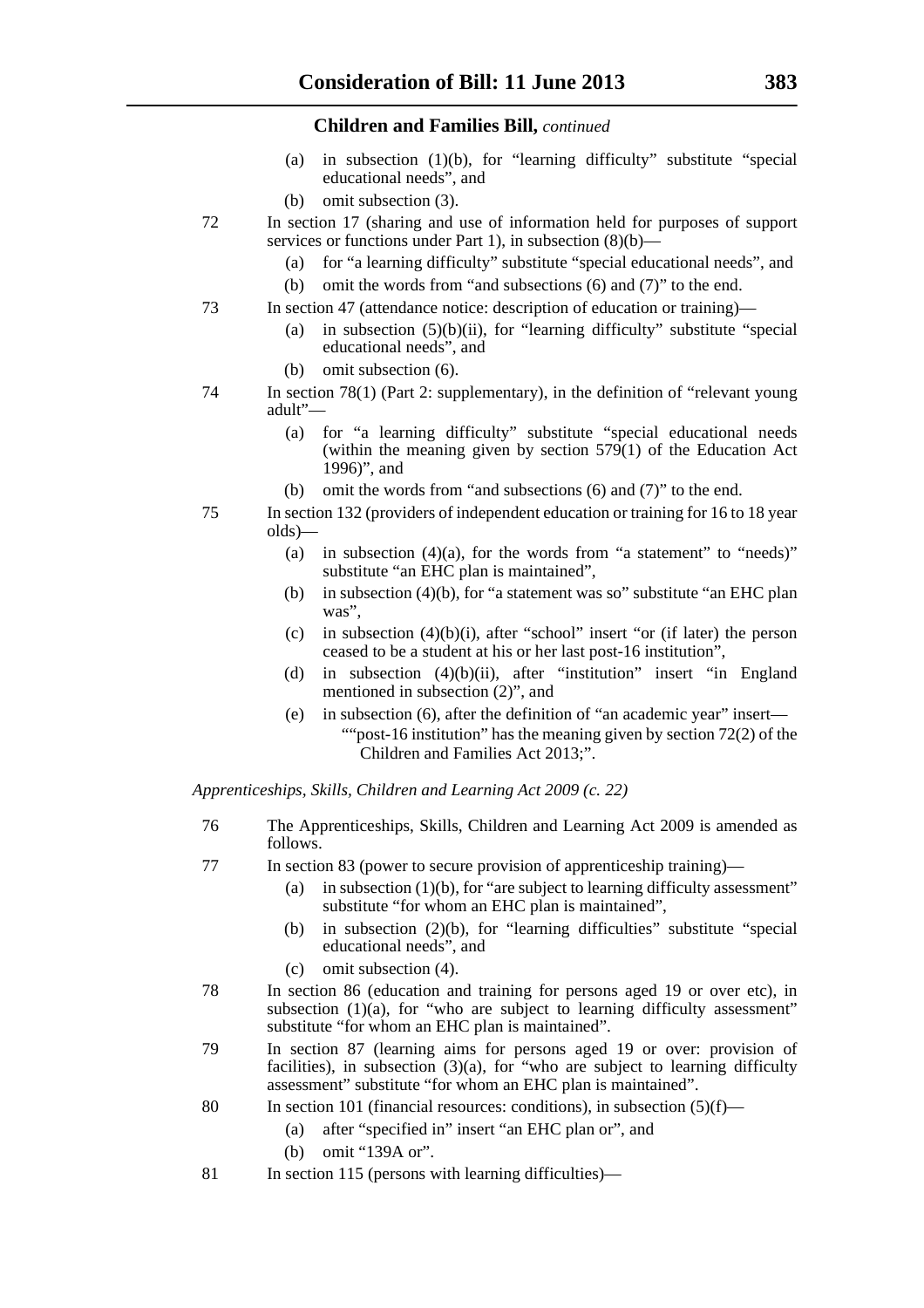- (a) in subsection (1), for "learning difficulties" substitute "special educational needs",
- (b) in subsection  $(2)(a)$ , for "who are subject to learning difficulty assessment" substitute "for whom an EHC plan is maintained",
- (c) omit subsections (3) and (4), and
- (d) in the title, for "learning difficulties" substitute "special educational needs".
- 82 In section 129 (general duties of Ofqual)—
	- (a) in subsection  $(2)(b)$  and  $(c)$ , for "learning difficulties" substitute "special educational needs", and
	- (b) omit subsections (9) and (10).

*Academies Act 2010 (c. 32)*

83 In section 1 of the Academies Act 2010 (Academy arrangements), omit subsections (7) and (8).

*Legal Aid, Sentencing and Punishment of Offenders Act 2012 (c. 10)*

- 84 In paragraph 2 of Schedule 1 to the Legal Aid, Sentencing and Punishment of Offenders Act 2012 (civil legal services: special educational needs)—
	- (a) in sub-paragraph (1)(a), after "1996" insert "or Part 3 of the Children and Families Act 2013", and
	- (b) in sub-paragraph (1)(b), for "sections 139A and" substitute "section".

#### Secretary Michael Gove

Schedule **7**, page **194**, line **2**, at end insert— '40A In section 230 (meaning of "employee", etc), after subsection (6) there is inserted—

"(7) This section has effect subject to section  $75K(2A)$  and  $(2C)$ ." '.

#### ORDER OF THE HOUSE [25 FEBRUARY 2013]

That the following provisions shall apply to the Children and Families Bill:

#### *Committal*

1. The Bill shall be committed to a Public Bill Committee.

#### *Proceedings in Public Bill Committee*

- 2. Proceedings in the Public Bill Committee shall (so far as not previously concluded) be brought to a conclusion on Tuesday 23 April 2013.
- 3. The Public Bill Committee shall have leave to sit twice on the first day on which it meets.